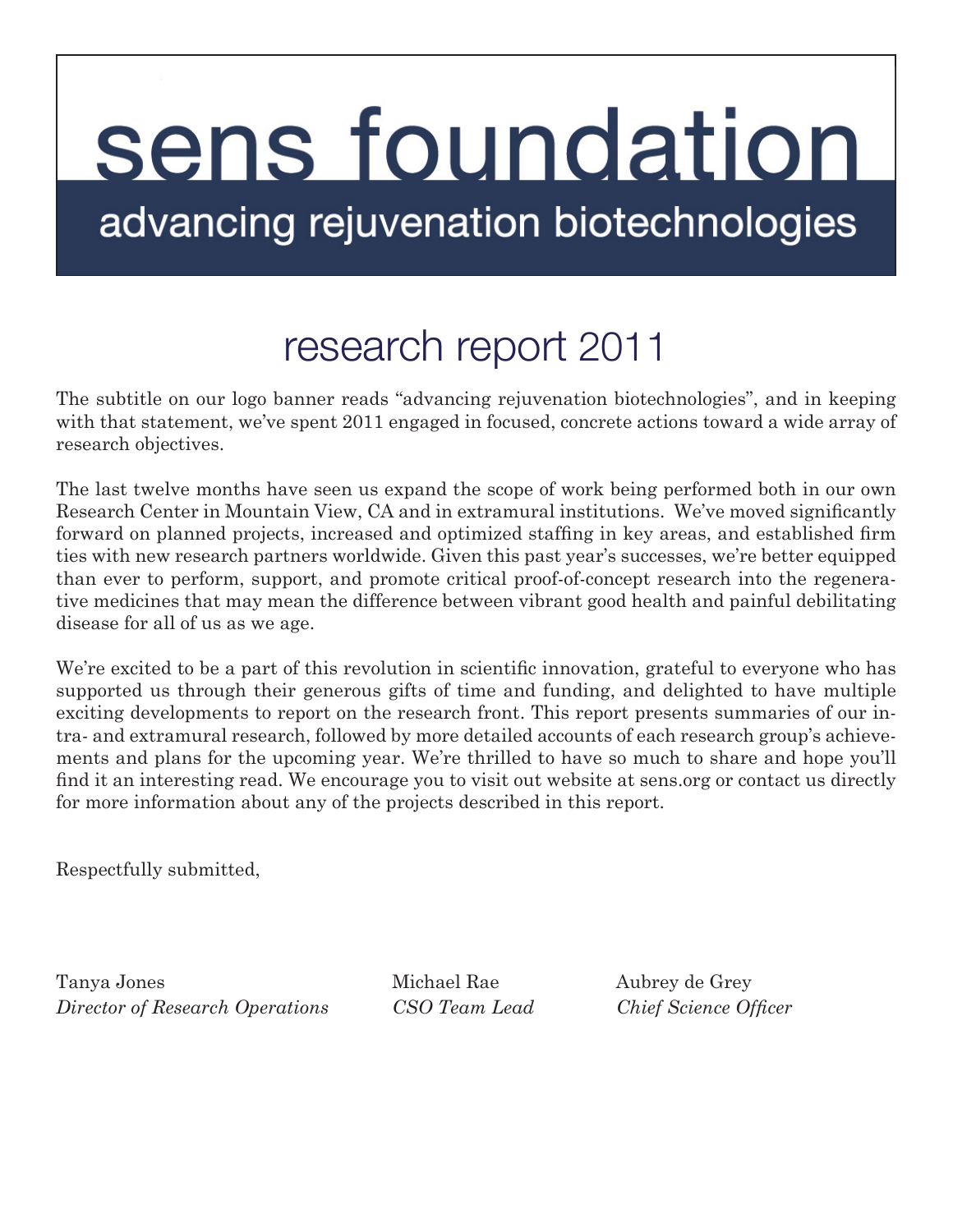# **brief summaries**

### **MitoSENS**

Mitochondrial mutations accumulate as we age, but a mitochondrion is less able to repair itself when damaged than the nucleus is. Since thirteen genes critical to a cell's energy production and respiration reside in the mitochondria, mutation can cause serious harm. The goal of MitoSENS in general, and this intramural research project specifically, is to place copies of these thirteen mitochondrial genes into the nucleus of the cell, as a backup method for production of these proteins.

#### **2011 Milestones Achieved**

Our researchers have successfully established several mammalian cell line models, all stably transfected with five mitochondrial gene candidates (ND1, ND4, ATP6, ATP8, and Cytochrome B) modified for nuclear expression. We have also analyzed expression and mitochondrial localization of nuclear-expressed mitochondrial genes by immunofluorescence microscopy and established and optimized protocols for isolation of mitochondrial fractions, extraction of mitochondrial inner membrane proteins, and analysis of oxidative phosphorylation components. Additionally we have now standardized assays to assess the enzymatic activities of Complexes I and V of the respiratory chain and optimized conditions for immunocapture of those complexes.

#### **Upcoming Milestones**

In 2012, our efforts will include rigorous biochemical and functional characterization of the oxidative phosphorylation complexes following nuclear expression of all five current gene candidates. Specific goals include the demonstration and confirmation of the successful incorporation of these candidates into their relevant complexes; validation of localization of nuclear-expressed proteins to the inner membrane of the mitochondrion; and then functional rejuvenation of those respiratory complexes.

### **LysoSENS**

Lysosomes are a cell's last line of defense for removing unwanted or damaged parts of a cell, but occasionally the lysosome encounters an object it cannot break down or otherwise eliminate. When such things find their way into the lysosome, they remain there and, when present in sufficient abundance, cause the lysosome to stop working.

This is particularly harmful in non-dividing cells, because cells that divide dilute this debris during mitosis. Failure to remove these materials is a key factor in diseases like atherosclerosis and macular degeneration, and we have both intra- and extramural projects investigating methods to clear the lysosomes of this accumulated junk.

#### **2011 Milestones Achieved**

At the SENS Foundation Research Center, we are primarily investigating potential therapies for macular degeneration. We have developed protocols for the routine large-scale production and purification of A2E, the major non-degradable compound in the retina, which was used in a series of *in vitro* degradation assays using commercially available laccase and manganese peroxidase (MnP). These assays revealed that both laccase and MnP successfully and substantially promote A2E degradation. We are now producing recombinant laccase and MnP made in yeast, and have discovered that purified recombinant manganese peroxidase is highly mannosylated, potentially facilitating lysosomal importation for therapeutic exploitation.

Our atherosclerosis research is being performed at Rice University, where our team successfully isolated several strains of bacteria that readily degrade 7-ketocholesterol (7KC), the major non-degradable compound in blood vessels, and mapped out the degradation pathway in one strain. A candidate enzyme identified in these studies was re-engineered to target the lysosome, it was tested in human fibroblasts and found to have superior efficacy at preventing cellular 7KC toxicity in experiments of short duration. The team also assayed methods of generating lipofuscin *in vitro* and established a cell-based model for studying lipofuscin, a heterogeneous lysosomal material that accumulates in many tissues in aging, in non-dividing cells. This led, in turn, to the creation of a reproducible means of quantifying lipofuscin using flow cytometry that will facilitate high-throughput testing of treatments intended to reduce or eliminate it.

#### **Upcoming Milestones**

At our Research Center, we will complete testing of mannose receptor-mediated delivery of MnP to lysosomes of macrophages and retinal pigment epithelial (RPE) cells loaded with A2E. By the end of 2012, the group will be focusing more on efficient large-scale production of candidate A2E-degrading enzymes, optimizing their catalytic activity towards A2E, and increasing the targeting to the lysosomes of RPE cells. We hope to identify and charac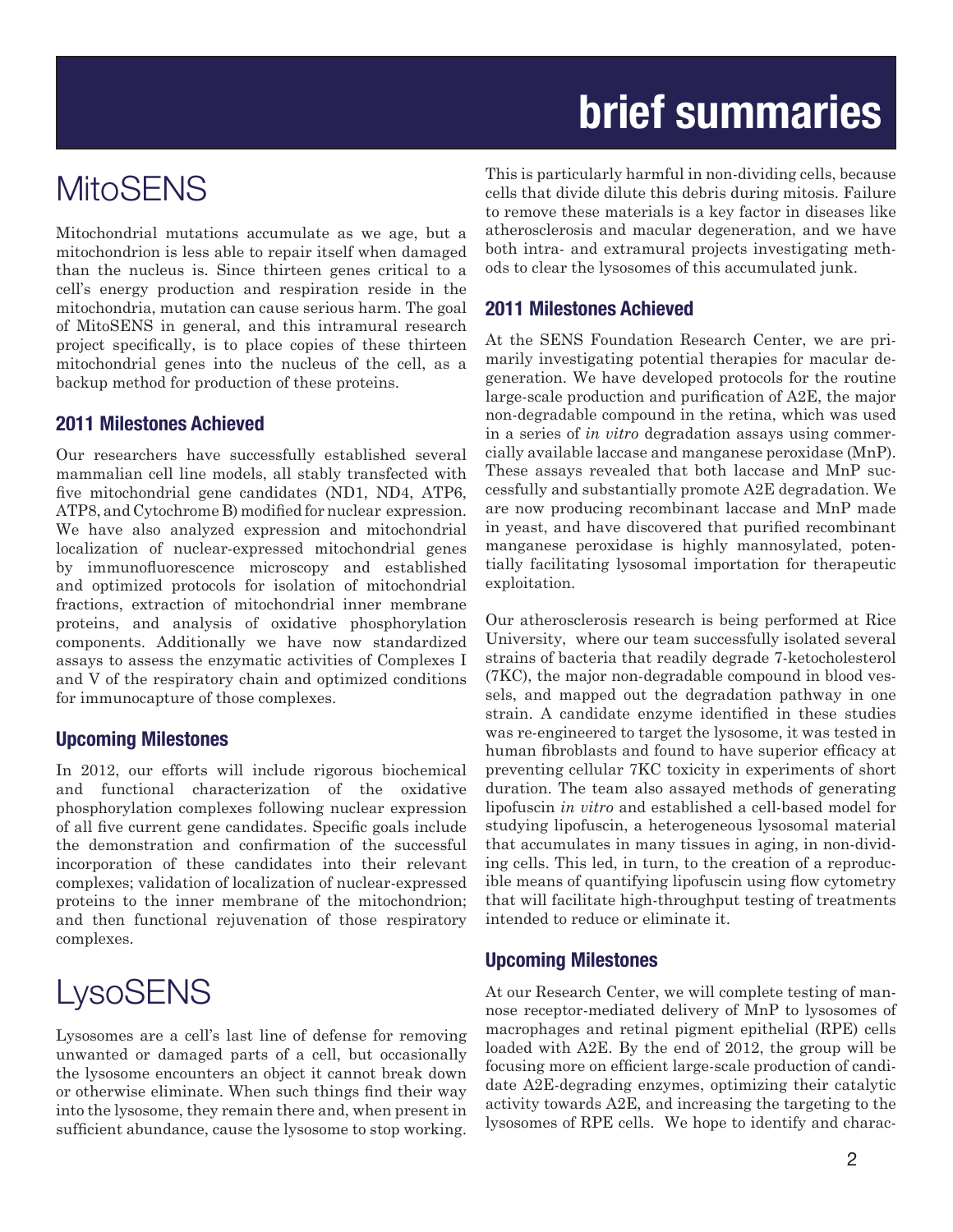terize at least one viable strategy to eliminate A2E accumulation using our cell-based model of age-related macular degeneration by the end of the year.

At Rice University, a manuscript (the fifth from this project) has been accepted for publication in a highly respected peer-reviewed journal reporting the latest results of our work on 7KC. We are also performing additional assays to determine the most effective means of reducing 7KC toxicity, including redesign of our engineered enzyme using different methods of lysosomal targeting and methods to reduce secondary toxicity through export and other means. To facilitate lysosomal efflux of oxysterols, our lab is currently constructing a set of vectors encoding endogenous sterol transport proteins which will be tested both separately and in conjunction with our other strategies. We are also developing cell-based models for atherosclerosis in which we will assay the effect of potential therapeutic approaches to reducing cellular oxysterol burden.

### **OncoSENS**

One tenet of SENS is that a comprehensive cure for cancer, which is the goal of our OncoSENS research program, will obviate the need to address non-specific DNA damage. Existing data suggest that this is indeed true in regard to mutations (changes in the DNA sequence), but the question remains more open in regard to epimutations, which are changes in which genes are on or off in a given cell. A question also exists about whether the rate of epimutation accumulation over the adult lifespan is low enough for the entire SENS strategy to be comprehensive, but in order to answer that question, we needed new tools. SENS Foundation-funded research at Albert Einstein College of Medicine has accomplished precisely this end.

#### **2011 Milestones Achieved**

Our research has resulted in the development of a bisulfite sequencing method able to detect DNA methylation patterns within promoter regions of a number of genes within a single cell; additionally, we have done preliminary tests on a genome-wide DNA methylation assay. We are currently preparing a manuscript on the single-cell methylome typing method for submission to a major scientific journal, and a patent for this method is being pursued.

#### **Upcoming Milestones**

Work continues to optimize the sensitivity of the assay in detecting alterations in cytosine methylation. Genomewide experiments are being repeated, and work is underway to expand target coverage; in addition, the work will be expanded to compare cells from young and old animals.

Once this is complete, work will commence on the project's ultimate goal -- to quantify genome-wide levels of epimutation in the nuclei of single neurons from aged mice.

### ApoptoSENS

Cellular senescence is a genetic program which normal dividing cells invoke in order to prevent excessive cellular division. This is initially a protective mechanism, but some senescent cells persist long after their usefulness has expired, ignoring signals for programmed cell death (apoptosis) while growing larger and, often, secreting various inflammatory molecules that disrupt the environment in which neighboring cells have to function. These inflammatory molecules can have many effects, from the induction of an immune response to the degradation of the extracellular environment and alteration of the behavior of neighboring cells. Targeting senescent cells both for elimination and for the modulation of their secretions is the focus of an extramural project being funded at the Buck Institute for Research on Aging.

#### **2011 Milestones Achieved**

Our researchers screened a library of 1400 compounds for their ability to reduce the secretion of Interleukin-6 (IL-6) (as a representative constituent of the pathological secretory phenotype of senescent cells), while maintaining cell viability. Of the 25 most promising candidates to emerge from this screen, a lead candidate (apigenen) was selected based on prior knowledge of its properties, and its mechanism of action in lowering IL-6 secretion was probed. Related compounds with protective effects against protein aggregation in model organisms were identified, tested, and demonstrated to lower IL-6 production in the same DNA damage model.

#### **Upcoming Milestones**

Investigation will continue into the role of protein aggregation in senescence and into the mechanisms of action of apigenin and related compounds. Should results warrant, an animal model suitable for studying cellular senescence *in vivo* will provide the ability to look at the accumulation of senescent cells directly and test the effects of suppressing the senescence-associated secretory phenotype against age-related pathology.

### **GlycoSENS**

The elasticity of the artery wall, the flexibility of the lens of the eye, and the high tensile strength of the ligaments are examples of functions that rely on regularity of a protein lattice for maintaining proper performance. But chemical reactions with other molecules in the extracellular space occasionally result in a chemical bond (a so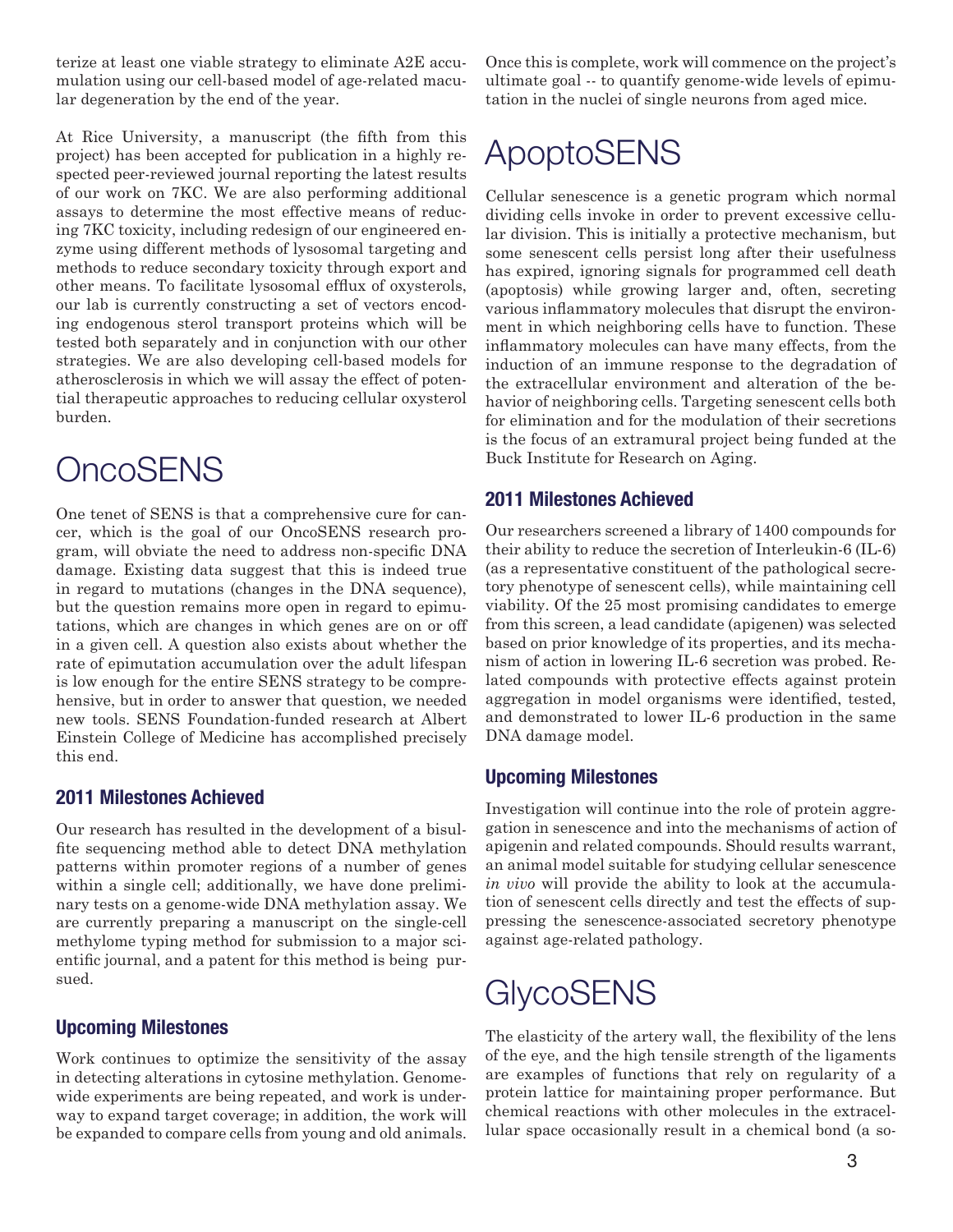called crosslink) between two nearby proteins that were previously free-moving, impairing their ability to slide across or along each other, thereby impairing function. It is the goal of this project to identify chemicals that can react with these crosslinks and break them without reacting with anything that we don't want to break. Our focus is on glucosepane, known to be the most abundant such crosslink in aged human tissues.

#### **2011 Milestones Achieved**

This is a new project for the Foundation. In 2011, we established a Center of Excellence for GlycoSENS and other rejuvenation research at Cambridge University and hired postdoctoral fellow Rhian Grainger to design and perform experiments to develop reagents that can detect proteins bearing glucosepane crosslinks, facilitating further studies on its structure, abundance, and cleavage by small molecules. We also established a collaboration with researchers at Yale University, who will lend their expertise in generating advanced glycation end-products and lead efforts in developing agents which may be able to cleave glucosepane.

#### **Upcoming Milestones**

Once glucosepane-detecting reagents have been developed, we will work to confirm the distribution and structure of glucosepane in aged tissue and to test potential glucosepane-breaking drugs. Cleaving agents will be developed at Yale and tested both *in vitro* and *in vivo* at Cambridge.

### AmyloSENS

Aging bodies slowly accumulate extracellular aggregates around their cells, sticky clumps of proteins that interfere with cells' and tissues' ability to carry out their functions. Many of these aggregates are called amyloids of one variety or another, and these amyloids are involved in a host of diseases, like heart disease, Alzheimer's and diabetes. Removing these aggregates is necessary to rejuvenate the structure and function of the aging body, and we began a project in 2011 to begin addressing this problem.

#### **2011 Milestones Achieved**

Researchers at the University of Texas and at Harvard University, with SENS Foundation funding, have optimized methods for generating transthyretin (TTR) fibrils and cross-linked TTR as immunogens. Mice are currently being vaccinated with these TTR immunogens to generate monoclonal antibodies against pathogenic TTR for potential use in diagnosis of senile systemic amyloidosis (SSA) and other diseases of TTR amyloids. Their fibrillar and soluble TTR will also be used as substrates for testing catalytic activity of therapeutic TTR-degrading catalytic antibodies. Indeed, they have already discovered and initially characterized natural human catalytic antibodies specific for fibrillar TTR which have therapeutic potential.

#### **Upcoming Milestones**

We will next generate monoclonal versions of the murine anti-TTR antibodies identified in prior work and determine their diagnostic and therapeutic potential. Additionally, we will continue to screen for optimal therapy-grade catalytic antibodies and characterize their specificity for pathogenic TTR. We will determine whether our lead diagnostic and therapeutic antibodies can react with pathogenic TTR present in blood samples and tissues from patients with SSA in ways consistent with their diagnostic and therapeutic purposes and will initiate preliminary studies designed to validate those antibodies in an animal model of senile systemic amyloidosis.

### ApoptoSENS

#### **2011 Milestones Achieved**

Researchers at the University of Arizona successfully completed the first round of a multi-arm study of potential interventions against immunological aging in the mouse, based on combatting the expansion of anergic killer T-cell clones and of contraction of naïve T-cell production. The team used the results to design and launch a new round of studies using refined protocols to allow for more aggressive intervention of promising therapies, and to home in specifically on adaptive T-cell immunity, the key aspect of the aging immune system that is impaired by these expansions. These new studies should reveal the best-case therapeutic potential of selected interventions.

#### **Upcoming Milestones**

In addition to completing studies initiated in 2011 and evaluating prospects for further development, we have initiated a research collaboration with a highly respected tissue engineering center to develop a more advanced approach to the problem of impaired production of naïve Tcells, and are exploring a more robust test of an alternative approach to clearance of anergic killer T-cells.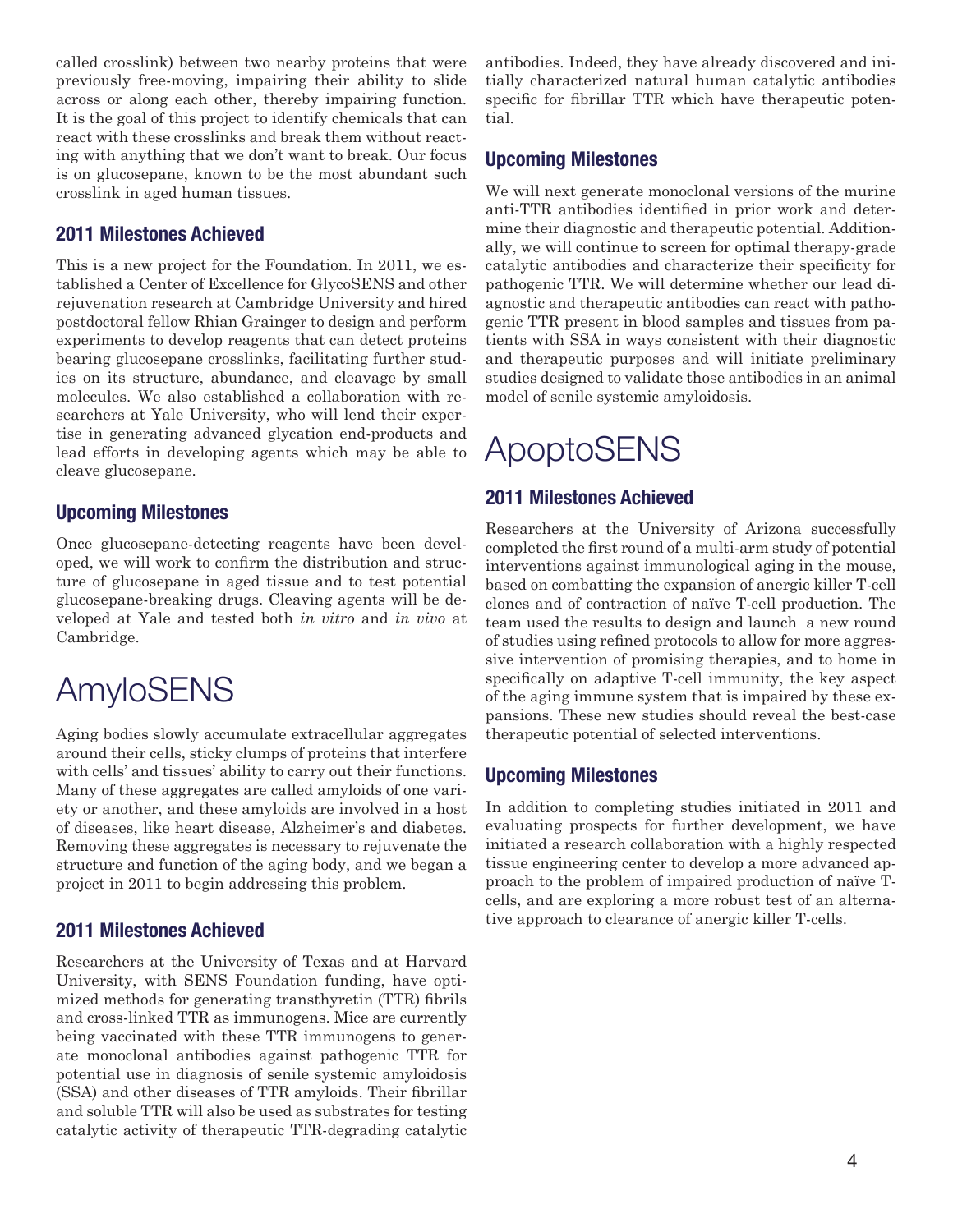### **intramural research: in-depth summaries**

### **MitoSENS**

#### SENS Foundation Research Center, Mountain View, CA

Researchers: *Dr. Matthew "Oki" O'Connor, Dr. Gayathri Swaminathan, Daniel Kimbel* Budget: \$210,000 (2011), \$260,000 (2012)

#### **Background**

Accumulation of mutations in mitochondrial DNA is recognized as a significant consequence of aging and is implicated in the metabolic derangement of aging and in accelerating the course of the degenerative aging process as a whole. Mutations in the mitochondrial genes occur as a consequence of constant exposure to reactive oxygen species resulting from the mitochondrial energy generation process. Because mitochondria lack an efficient repair mechanism, these mutations accumulate over time and compromise respiratory chain function and hence energy generation. One need only look at the mitochondrial genetic diseases to see the similarities to many of the diseases and maladies of aging. For example, mutations in ND1 have been implicated in the development of Parkinson's disease, and Cytochrome B (CYB) mutations can cause muscle fatigue/ exercise intolerance in young patients.

#### **Nuclear Expression**

The essential strategy we are using in our approach to MitoSENS is to render the mitochondrial genome redundant. The plan is to engineer versions of the 13 proteinencoding mitochondrial genes involved in respiratory chain function (out of a total of 37 mitochondrial genes) that will be suitable for expression from the cell nucleus and for subsequent delivery of their protein products into the mitochondria. We will then use gene therapy to insert these modified mitochondrial genes into the nuclear genome of the cell and validate the targeting and functional importation of these 'allotopically-expressed' proteins into the mitochondria.

Previous attempts at allotopic expression have experienced only limited success due to problems with import of the proteins into the mitochondria, which were likely caused by the hydrophobic nature of the proteins. In addition to being ineffective, incomplete protein import is likely toxic to the mitochondrion and ultimately to the cell. To sidestep these problems and achieve optimal mitochondrial import, a co-translational import strategy will be used. This strategy has been successfully employed by Professor Corral-Debrinski in work previously funded by SENS Foundation. The improvement that Dr. Corral-Debrinski has pioneered is to tag the RNA of the genes with sequences that not only target the proteins to the mitochondria, but direct the RNA to the mitochondrial surface before it is translated into protein. This approach prevents the convoluted folding of these proteins during translation in the watery environment of the cytosol, improving the efficiency of protein import.

Once we mastered the progress that our collaborators had already made, our next task consisted of extending these advances to all 13 proteins encoded by the mitochondrial genome. During the year, we created many cell lines with our allotopic expression vectors stably integrated into their genomes (along with triplicate versions of negative controls). We have created and produced allotopic expression vectors of 5 mitochondrial genes: ND1, ND4, CYB, ATP6, and ATP8. We have made a complete set (20 stable cell lines, four variants for each of the five genes, including controls) in two different types of cells (HEK293 human embryonic kidney cells and HCA2 primary fibroblasts). We have also created partial sets for specific experiments in NIH 3T3 murine embryonic cells, and for cell lines from patients mutant for ND1 and ATP6. Nuclear integration and mRNA expression were confirmed by PCR and RT-PCR, respectively. Expression and mitochondrial localization of allotopically-expressed mitochondrial genes were confirmed by immunofluorescence microscopy. Specifically, we have allotopically expressed 4 mitochondrial proteins (ND1, ND4, ATP6, and ATP8) in HEK293 cells, and in our preliminary results found them localized to the mitochondria (See illustration on page 6).

To validate and extend our results, we have established a collaboration with Scott Needham, principal of antibody biotechnology firm LifeResearch, to provide us with custom-synthesized antibodies. Commercially-available antibodies against the 13 target proteins are insufficient for the next phases of our research; the high-quality antibodies that LifeResearch can deliver will enable the detection, visualization, and purification of our allotopicallyexpressed proteins. Scott is a SENS Foundation supporter and has been synthesizing custom antibodies for us at no charge. We work together to design the targets, and he commissions the entire synthesis and purification. So far he has synthesized three antibodies for the MitoSENS project. We have tested two of them and had success with one, and we are planning more work with these antibodies for the future. This is an invaluable collaboration, because it includes not only the synthesis of the antibodies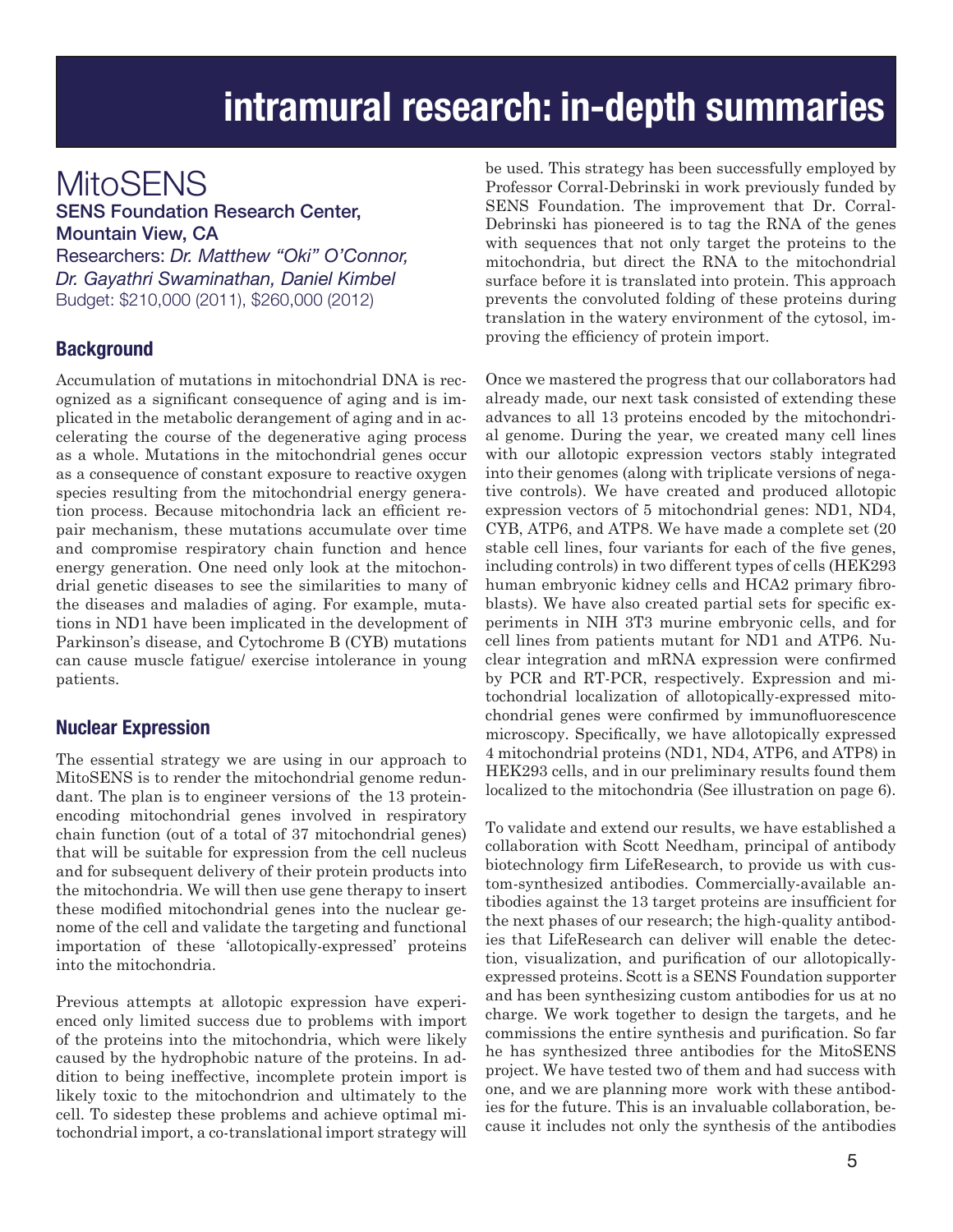

Preliminary results showing allotopically expressed proteins localized to the mitochondria.

themselves but also Scott's expertise; and we are working well together to optimize the characterization and troubleshooting of new antibodies.

To allow for detection and assessment of the effects of allotopic expression of proteins on the mitochondrial energy-production system, we have established conditions for performing Blue Native Gel Electrophoresis (BNGE) to assess the oxidative phosphorylation (OXPHOS) complexes in essentially every cell line we are working with. We are now able to observe the five complexes of the respiratory chain clearly by Coomassie staining; results using this technique suggest that the complexes are not negatively impacted by the exogenous expression and delivery of the allotopically-expressed proteins we are developing. We have also optimized the conditions for, and performed, 'in-gel activity' assays to assess the enzymatic activities of Complex I and Complex V in different cell lines, and immunoisolated Complexes I and V to analyze the incorporation of the allotopically expressed ND1-FLAG and ATP6-FLAG in cells.

Early in this research, more direct detection of the ex-

pressed proteins was problematic. Traditional methods (such as simple Western blotting) did not work. Since then, however, we have succeeded in detecting the FLAGtagged proteins biochemically by immunoprecipitating the complexes from mitochondrial extracts and then blotting for FLAG. Using this method, we have reproducibly demonstrated the interaction of allotopically-expressed ND1 and ATP6 with proteins of Complex I and V respectively. This a highly positive finding, although it is important for us to confirm that the protein is present at adequate levels – see *"Future Work"* for details on how we are tackling this problem.

#### **Relevance**

Using mitochondrial gene therapy as a strategy to correct mitochondrial dysfunction has many advantages. In theory, such gene therapy could be used both to prevent and to correct the effects of mitochondrial mutations. Moreover, any therapy we develop could, in principle, be used to treat any of the known diseases of the mitochondria, such as LHON (Leber Hereditary Optic Neuropathy), Leigh syndrome, and NARP (neurogenic muscle weakness,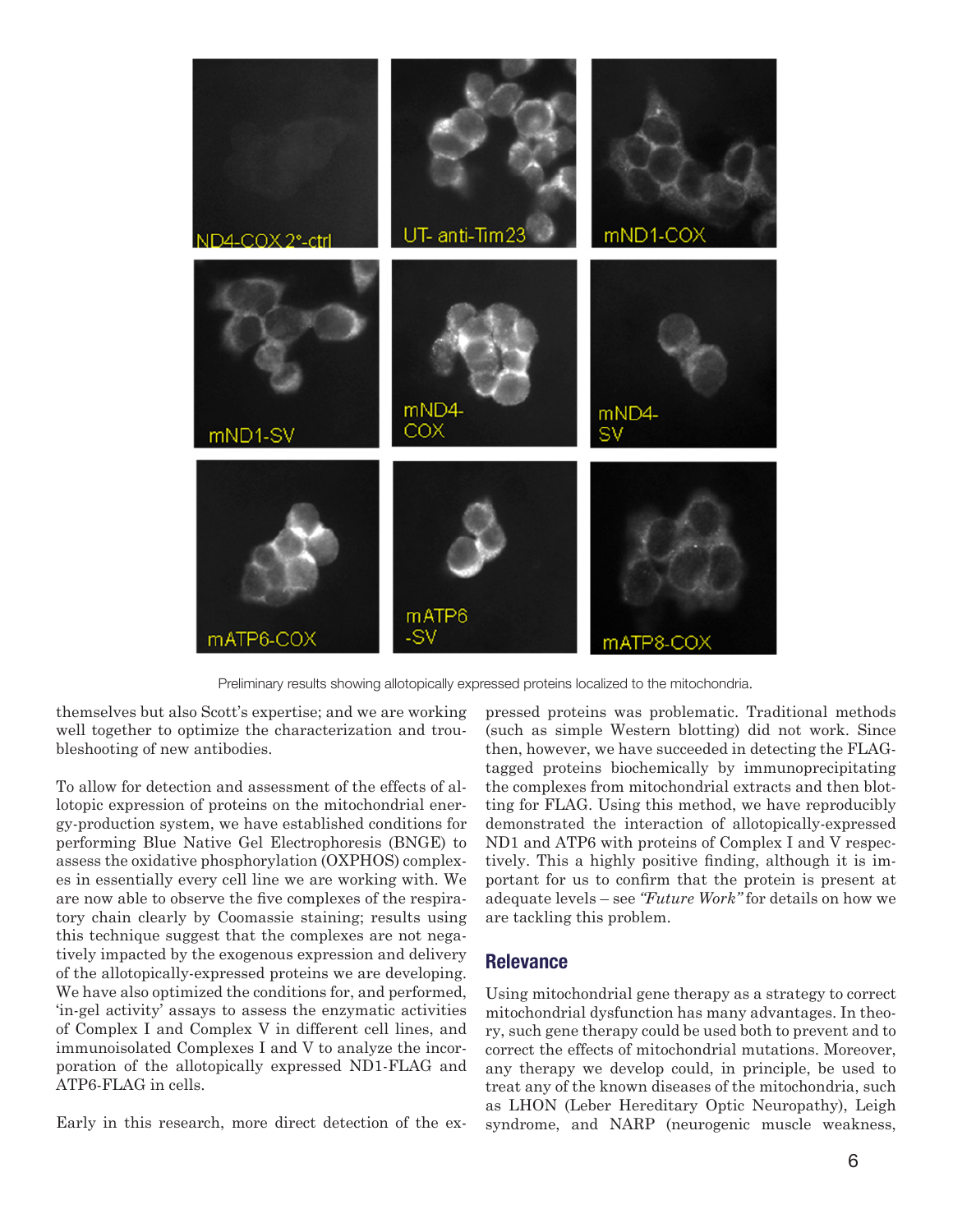ataxia, and retinitis pigmentosa), all of which are debilitating diseases. Indeed, allotopic expression is already being tested in human clinical trials to treat LHON. Treatment of these known and well-characterized diseases is a licensable therapeutic indication under current regulation, which therefore constitutes an entry point for the first human uses of mitochondrial gene therapies that emerge from our work. This foundation, and the experience of patients treated with allotopically-expressed mitochondrial genes for mitochondriopathies, will give rejuvenation researchers an excellent opportunity to develop mitochondrial gene therapies for use against the systemic metabolic derangement imposed by age-related mitochondrial mutation.

#### **Future Work**

The most important development goals for our group in 2012 are to develop superior solutions to overcome the current limits on our ability to detect and express allotopically-expressed proteins in situ within the complexes of the respiratory chain and to demonstrate the functional rescue of cells that are mutant and/or null for several of the mitochondrial proteins that we are studying. Research efforts will be focused on more in-depth and rigorous biochemical and functional characterization of the OXPHOS complexes following allotopic expression of ND1 and ND4 in Complex I, ATP6 and ATP8 in Complex V, and Cytochrome B in Complex III, in each of the different cell models that we have generated this year. Subgoals include:

- To demonstrate and confirm the successful incorporation of the aforementioned proteins into the relevant complexes, using a combination of BNGE followed by Western blotting for proteins of interest and Mass Spectrometry analysis of the individual complexes (isolated either by BNGE or immunoisolation of complexes).
- To validate the localization of allotopically-expressed proteins to the inner membrane of mitochondria through colocalization studies with mitochondrial protein markers using fluorescence microscopy (likely confocal or deconvoluting).
- To demonstrate functional rejuvenation of the respiratory chain complex via in-gel activity assays. In addition, we will optimize and perform spectrophotometric assays to analyze Complexes I, III and V, as well as growth assays on selective media to assess the ability of allotopically-expressed proteins to rescue the respiratory potential of the cells.
- To generate and analyze additional cell lines derived from patients suffering from mitochondrial gene mutations, which we will try to rescue through allotopic expression of the relevant mitochondrial genes.

If we advance at the same rapid pace in 2012 that we achieved in 2011, we expect to generate results sufficient for a high-quality publication by the end of the year.

#### **LysoSENS** SENS Foundation Research Center, Mountain View, CA Researchers: *Dr. Gouri Yogalingam, Max Peto, Lorenzo Albanello, Daniel Kimbel* Budget: \$200,000 (2011), \$200,000 (2012)

#### **Background**

Many old and unwanted cellular components – proteins, oxidized lipids, glycoconjugates and even entire organelles – are eventually targeted to lysosomes for degradation into their basic building blocks, which can then be reused by the cell. Despite the existence of over 40 distinct lysosomal proteases, lipases, and glycosidases, some macromolecules that are targeted to lysosomes remain resistant to lysosomal degradation and progressively build up over the lifetime of a cell. In rapidly dividing cells, the material is diluted out and is therefore less toxic. However, in non-dividing cells of organs such as the eye, heart and brain, the progressive lysosomal accumulation of toxic macromolecules with aging can lead to cellular damage and, ultimately, organ dysfunction and age-related disease. For example, accumulation of a form of lipofuscin called A2E and related bisretinoid compounds in retinal pigment epithelium (RPE) cells drives age-related macular degeneration (ARMD), the leading cause of vision impairment and blindness in persons over the age of 65. The LysoSENS group at the SENS Foundation Research Center is working to remove A2E from RPE cells to rejuvenate visual function.

#### **Recent Progress**

Under Max Peto, our group has established the routine large-scale production and purification of A2E by flash chromatography and HPLC and has shown that this material is spectrophotometrically identical to that produced by Janet Sparrow's Columbia laboratory. This A2E material is being used by the LysoSENS group to test potential therapeutic interventions aimed at degrading or eliminating lysosomal A2E *in vitro* and in cultured RPE cells. We have demonstrated that the commercially-available enzymes laccase and manganese peroxidase (MnP) both promote a significant reduction in A2E levels *in vitro* as determined by HPLC. We are currently comparing the kinetics of these two candidate enzymes' degradation of A2E as well as three other known A2E-degrading enzymes.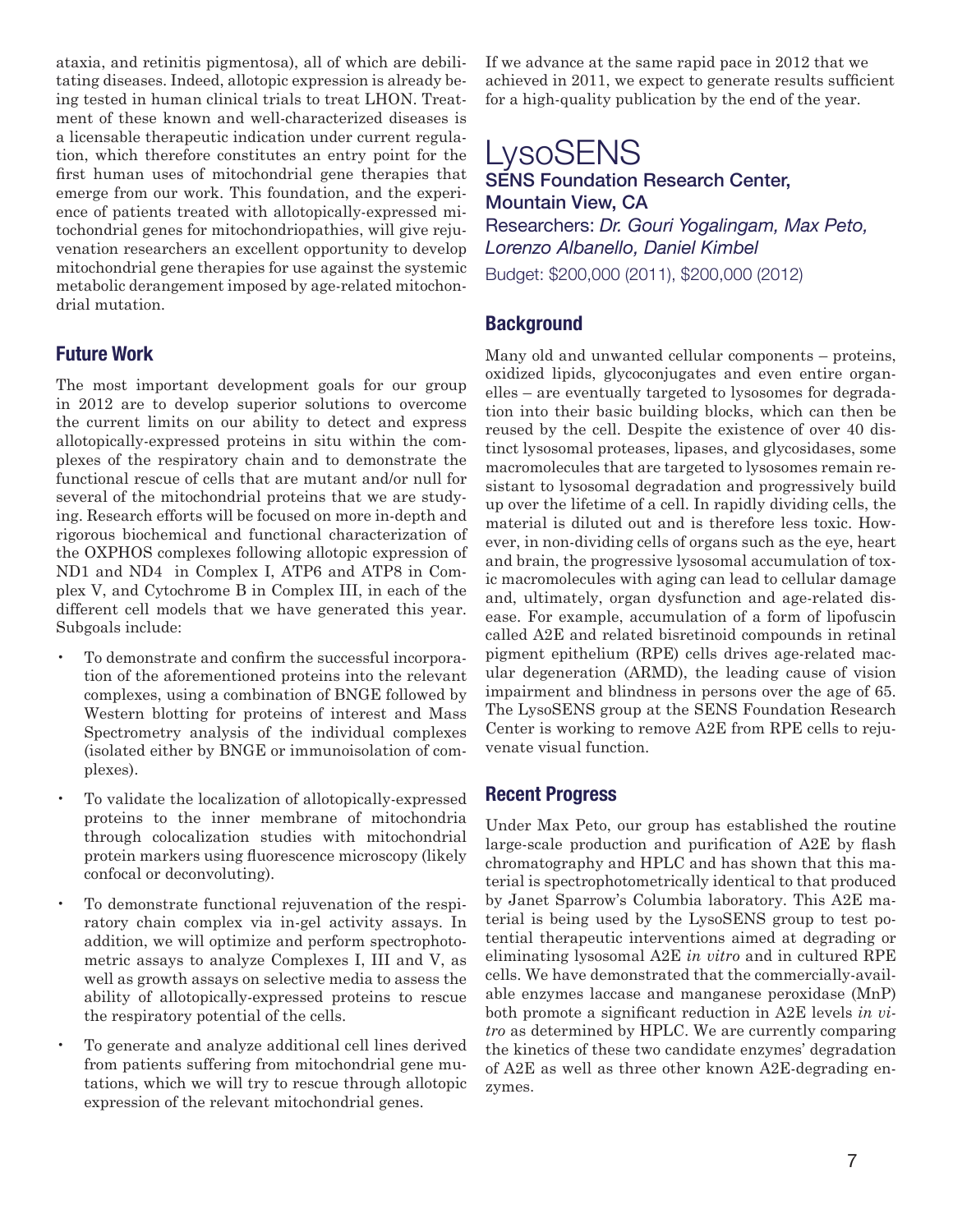

Modeling ARMD in RPE cells. RPE cells were incubated with in-house A2E, fixed and analyzed by immunofluorescence using anti-LAMP-2, a lysosomal marker. Cells incubated with A2E show green autoflourescence of the bisretinoid pigment (green channel), which co-localize with LAMP-2+ lysosomes (red channel) and appear as yellow in the merged image, illustrating that A2 accumulates in the lysosome, which is what happens physiologically in ARMD.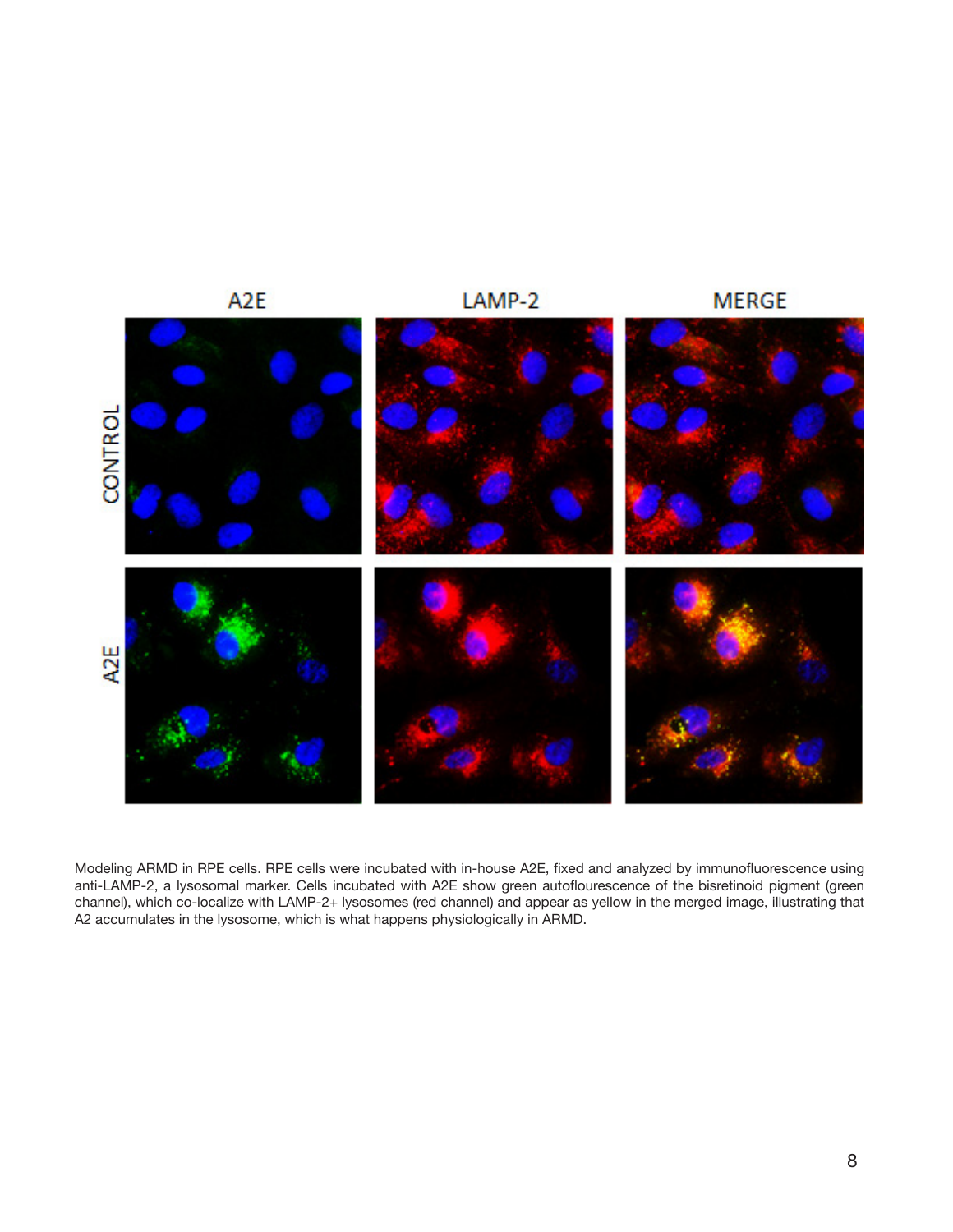These studies will help us identify a lead candidate A2Edegrading enzyme for further characterization in our cell-based model of ARMD.

#### **Transfection-mediated delivery of A2E-degrading enzymes to lysosomes of RPE cells**

To design effective therapies for the treatment of ARMD, it is essential to model the disease in RPE cells. Over the course of the year, we have successfully recapitulated A2E accumulation in RPE lysosomes, as described by Janet Sparrow's lab. RPE cells dose-dependently internalize and target our A2E to lysosomes, as determined by immunofluorescence (see the figure on the previous page). We are now using this cell-based model of ARMD to test the delivery of several A2E-degrading enzymes to lysosomes of RPE cells and the enzymes' efficacy in terms of degrading A2E.

Initial studies using the Bioporter protein transfection reagent in our cell-based model of ARMD suggest that delivery of either laccase or MnP to lysosomes of RPE cells can significantly reduce A2E accumulation. These initial experiments provide "proof of principle" that lysosomes of ARMD cells can be cleared of A2E storage by equipping these organelles with A2E-degrading enzymes. The challenge we now face is finding ways to target these nonlysosomal A2E-degrading enzymes themselves to the lysosomes of human RPE cells in humans.

#### **Therapeutic targeting of non-lysosomal A2E-degrading enzymes to lysosomes.**

We are currently producing recombinant laccase and MnP made in yeast and characterizing these enzymes in terms of their ability to be efficiently targeted to lysosomes of RPE cells and clear A2E accumulation.

So far, we have shown that purified recombinant manganese peroxidase is highly mannosylated. We are currently testing to see if we can exploit this feature in mannose receptor-mediated delivery of MnP to lysosomes of macrophages and RPE cells loaded with A2E.

#### **Relevance**

Currently there is no effective treatment available to prevent the onset of ARMD. The existing complement of lysosomal enzymes that are present in human cells do not appear to be capable of preventing the lysosomal accumulation of A2E and related toxic bisretinoid species over an entire lifespan, leaving increasing numbers of aging persons visually impaired or blind. Our work aims to equip the lysosomes of aging RPE cells with A2E-degrading capability and thereby eliminate the buildup of these recalcitrant aggregates. It is plausible that just one injection of a lysosomal-targeted A2E-degrading enzyme may be

sufficient to degrade the entire pool of aggregated material that has accumulated in RPE over a human life span, reversing the disease. In addition to the intrinsic worth of this goal, a licensable clinical indication for a LysoSENSbased strategy would have the potential to catalyze government and private sector investment into research to extend the strategy to the numerous other age-related diseases driven by intracellular aggregate accumulation. Therefore, identifying novel non-lysosomal A2E degrading enzymes, finding ways to target them to lysosomes, and degrading A2E in situ -- which will ultimately transform this therapeutic strategy into a viable treatment for ARMD -- is of paramount importance to our mission.

#### **Future Work**

In 2011, we made considerable progress in establishing the tools necessary to evaluate our therapeutic strategy of targeting A2E-degrading enzymes to the lysosomes of RPE cells and provided initial proof of concept for this approach. In 2012, we will complete testing of mannose receptor-mediated delivery of MnP to lysosomes of macrophages and RPE cells loaded with A2E. By the end of 2012, the group will be focusing more on efficient large-scale production of candidate A2E-degrading enzymes, optimizing their catalytic activity towards A2E, and increasing their targeting to the lysosomes of retinal pigment epithelial cells. We hope to identify and characterize at least one viable strategy to eliminate A2E accumulation using our cell-based model of age-related macular degeneration by the end of the year.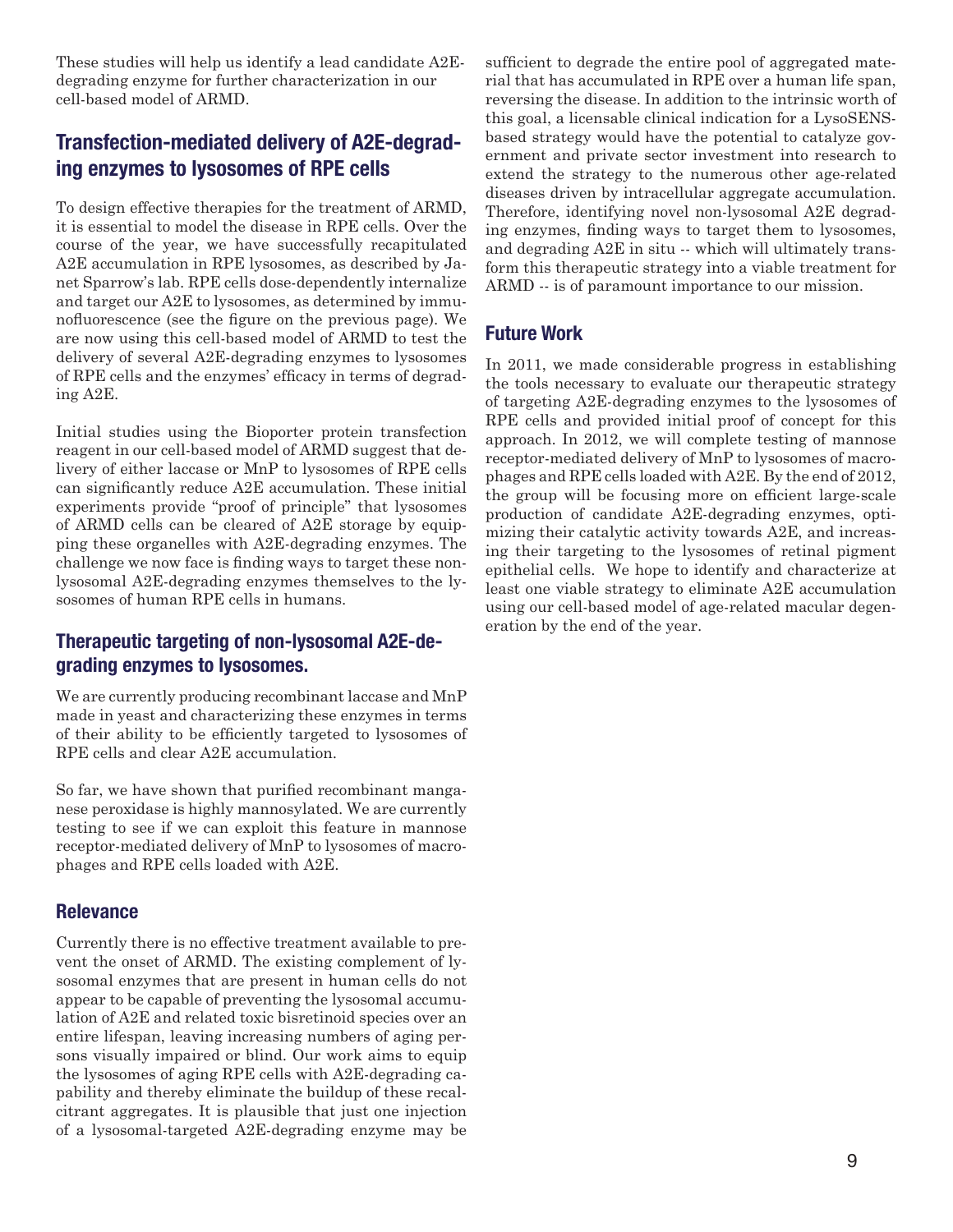### **extramural research: in-depth summaries**

In addition to our intramural research program, SENS Foundation provides funding to a number of centers of excellence around the world. Our collaborations expanded in 2011 to include Cambridge, Stanford, and Yale Universities, University of Texas, and Harvard University. We continue to provide support for productive rejuvenation research projects previously funded at the Albert Einstein College of Medicine, the Buck Institute for Research on Aging, and Rice University.

### **OncoSENS**

Albert Einstein College of Medicine, Bronx, NY Researchers: *Dr. Jan Vijg, Dr. Silvia Gravina* Budget: \$145,209 (2011), \$188,000 (2012)

#### **Background**

It has been proposed that one driver of the degenerative aging process is the accumulation of cells that have suffered mutations — permanent damage to their genetic DNA code — and the closely related "epimutations": damage to the "scaffolding" of DNA that helps the cell to control which genes are turned on and off at any given time. Several groups have shown that mutations accumulate with age in a tissue-specific manner. But while accumulation of mutations plays a major role in cancer, its role in contributing to other aspects of aging is less clear, and even less information is available on epimutations.

One of the most important epigenetic modifications is DNA methylation: the reversible addition of methyl groups at cytosines within CpG dinucleotides of DNA, which acts as an on-off switch for gene expression. DNA methylation can suppress gene expression by preventing the binding of transcription factors to their binding motifs and can also recruit proteins that promote transcriptional repression. It is thus conceivable that age-related epimutation accumulation could contribute to age-related functional decline by causing cells to engage in aberrant gene expression, leading to cell death or dysfunction.

If cancer is the sole deleterious effect of age-related mutations and epimutations within the bounds of current lifespans, then a comprehensive cure for cancer, which is another strand of SENS, will be sufficient to obviate their effects for those alive today and into the medium-term future. However, if age-related mutations and epimutations contribute to age-related ill-health in additional ways, then new therapeutic strategies will need to be developed to combat them to rejuvenate the aging bodies.

Determining the place of epimutations in aspects of aging other than cancer is thus of paramount importance in determining their place in SENS Foundation's mission and in research priorities going forward.

To answer this important question, it is necessary to have access to procedures that allow the assessment of DNA methylation patterns at the level of the single cell. This is necessary because when epimutations are random, they will show up as low-abundance variants at a particular locus in whole tissue analysis. So, even an age-related load of such epimutations high enough on a per-cell basis to seriously impair function might yet not show up in a whole-tissue analysis, because each individual variant would be present only at low levels across all the cells in the tissue. Unlike mutations, however, no selectable reporter systems for epimutation at the single-cell level are available, preventing the resolution of this key issue. To fill this void, the Albert Einstein College of Medicine (AECOM) group has optimized the first bisulfite sequencing for single cell analysis.

#### **The Single-Cell Bisulfite Sequencing Method**

Methods to detect DNA methylation accurately at specific loci typically involve treating DNA with sodium bisulfite or digesting it with cytosine methylation-sensitive enzymes. Applying digestion-based methods at the level of the single cell runs the risk of false positives because digestion may be incomplete. Bisulfite conversion of unmethylated cytosines into uracil, which has become a standard in methylation profiling, is highly accurate, but its sensitivity to DNA degradation is poor due to partial, acid-catalyzed depurination, which leaves a high proportion of the template DNA too fragmented to be analyzed. On the other hand, insufficient treatment results in incomplete conversion and false positives.

Until now, there have been no methods available to detect DNA methylation pattern at the level of the single cell. With SENS Foundation funding, the AECOM group developed, tested, and further optimized a novel procedure for single-cell bisulfite sequencing, using a locus-specific approach. While current bisulfite-based methods require 30 ng of DNA material, the method pioneered at AECOM is optimized to as little as 5 pg of DNA. In this new protocol, single cells are collected under an inverted microscope by hand-held capillaries and either frozen or immediately subjected to proteinase K digestion followed by bisulfite treatment. The converted DNA is subsequently subjected to whole genome amplification using multiple displacement amplification (MDA). The AECOM team was able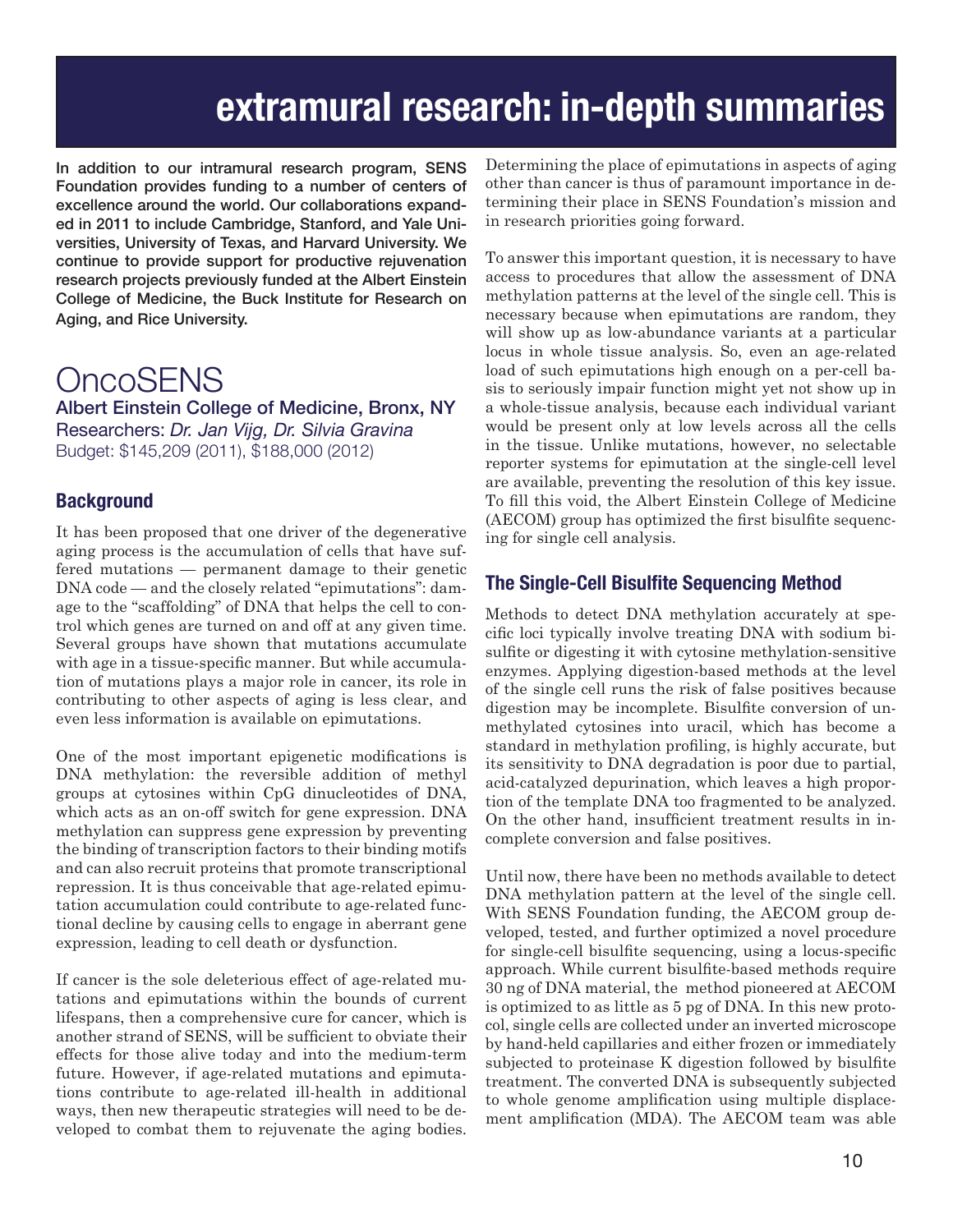to demonstrate that their optimized protocol produces a conversion rate greater than 99%; and it is effective in single cells of several types: hepatocytes, fibroblasts, and neurons.

An example of an experiment in which a series of neuronal nuclei (obtained from mouse brain by sucrose gradient centrifugation and FACS sorting after NeuN staining) were subjected to their novel assay method is shown in the figure below. Using conversion-specific primers, part of the promoter region of the gene Cyp7A1 was assessed in each nucleus for cytosine methylation at CpG sites. FACS-sorted, single neuronal nuclei were subjected to bisulfite treatment and MDA. Each nucleus was assessed for cytosine methylation at CpG sites and compared with the patterns obtained in the bisulfite-treated, nonamplified genomic brain DNA. Fully-methylated cytosines in CG dinucleotides are highlighted in orange. Highlighted in light blue are 3 cases of possible epimutations (demethylating events). The number of converted non-CpG sites are reported in the right column.

#### **Genome-wide Approaches**

While this locus-specific approach allows for the analysis of DNA methylation patterns in single cells within promoter regions of a number of genes, the ability to assess DNA methylation patterns in the entire genome (or a representation of the entire genome) would provide a stronger basis for strategic decision-making in rejuvenation research priorities. The AECOM group is now working on a protocol to use bisulfite-converted material derived from single-cell DNA methylation assaies to make libraries for genome-wide DNA methylome analysis using so-called "next-generation" Reduced Representation Bisulfite Sequencing. In pilot experiments, they have compared the DNA methylation patterns of individual hepatocytes with the methylation pattern of the liver tissue at large in order to identify low-abundance epimutations. While they obtained 95% of coverage of target sites in the liver control, only a small percentage (3.3%) of target sites (average of about 40,000 CpG sites) were covered by reads in the single hepatocytes. As discussed under "Current and Future Work" below, research in 2012 will include methods to enhance coverage.

#### **Relevance**

The AECOM team anticipates that the impact of their newly-developed technology for single-cell DNA methylation detection will be broad. Their approach will help resolve the long-standing debate about how important random epimutations are for the degenerative decline in somatic cells that gives rise to chronic pathology and aging, and whether an epigenetic drift may have an impact on healthy lifespan. If the results demonstrate that the rate of accumulation of epimutation-hampered cells over the adult lifespan is sufficiently low, then SENS Foundation's existing strategic research priorities related to agerelated (epi)mutations will be validated, and investments will continue to focus exclusively on methods for obviating their contribution to cancer. If, on the other hand, the results demonstrate that the rate of epimutations is unexpectedly high, then new therapeutic strategies will need to be developed and prioritized to rejuvenate aging tissues impaired by such damage.

However these issues are resolved, the fruits of our investments have additional, near-term biomedical potential. A reliable single-cell assay for epimutations could be used not only for basic research on the phenotypic diversity within organs and tissues in relation to aging and age-related disease states, but also could form the basis of advanced diagnostic and prognostic assays. Using a very small number of cells, such epigenetic assays would give clinicians and patients new insights into tissue health,



Assessment of nuclei for cytosine methylation at CpG sites.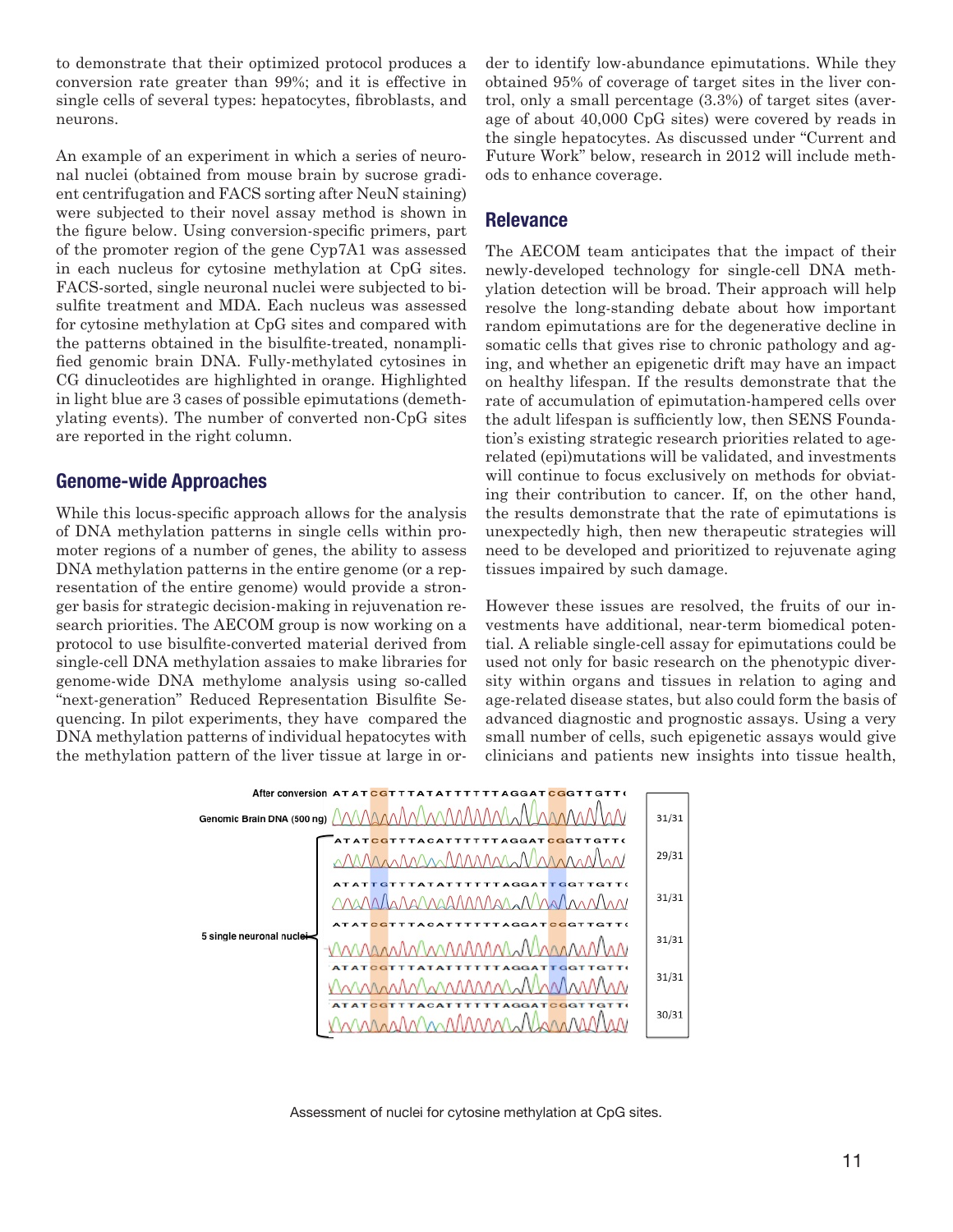disease, and aging. Assays developed from these methods could be used to diagnose current disease states and to predict future disease risk. They could also be used in personalized medicine: One major potential clinical application that comes immediately to mind is to assess DNA methylation patterns in promoter regions of tumorsuppressor genes in circulating tumor cells. The availability of such assays would enable the creation a new class of epigenetically-targeted cancer therapies, with drugs matched to specific patient tumor types, analogous to targeting Herceptin to those breast cancer patients whose tumor growth is driven by HER2 mutations today.

#### **Current and Future Work**

The results of research to date is now being written up for peer-reviewed publication, with the intention of submitting it to *Nature Biotechnology* A patent for the singlecell methylome typing method is being prepared. Work in 2012 will include studies to determine the sensitivity of the assay in detecting alterations in cytosine methylation. The group is also working to rule out possible sources of experimental artifact in the protocol, including the possibility of false methylated cytosines generated because of incomplete conversion of unmethylated cytosines, or false negatives resulting from conversion of a small proportion of 5-methylcytosines into thymine. They are testing several approaches to address the limited coverage at the single-cell level encountered in the genome-wide assay, including the use of carrier DNA to limit DNA degradation by bisulfite treatment (which is the most likely cause of the loss of target), and methods to improve the efficiency of multiple displacement amplification (which is reduced when a DNA template is fragmented).

The genome-wide experiment is also being repeated in additional single hepatocytes, and further testing is being done on single cells from young and old animals. Drawing together and optimizing all of these preliminary achievements, work will proceed toward the project's ultimate aim: the quantification of genome-wide levels of epimutation in the nuclei of single neurons from aged mice so that research priorities in rejuvenation of the (epi)genome of aging tissues can be addressed.

**LysoSENS** Rice University, Houston, TX Researchers: *Dr. Pedro Alvarez, Dr. Jacques Mathieu, Rob O'Callahan* Budget: \$84,000 (2011), \$98,000 (2012)

#### **Background**

As discussed in the background for the intramural Lyso-SENS project, inherent imperfections and limits to the ability of cellular machinery to eliminate damaged intra-

and extracellular components leads to the gradual accumulation of cellular waste products. Deleterious accumulations of such waste products with age in non-dividing cells is widely accepted to contribute to the pathogenesis of several major age-related diseases in humans and is thought to be one of the principal causes of age-related tissue dysfunction, morbidity, and mortality. Accordingly, it has been suggested that removal of such aggregates would attenuate, arrest, or reverse the course of several age-related diseases and therefore delay the global loss of health observed in aging. With funding from SENS Foundation, the Rice University LysoSENS team is working to develop methods to reduce the intracellular accumulation of two classes of such age-related intracellular waste (oxysterols and lipofuscin) that are highly detrimental to cellular function and believed to contribute to atherosclerosis and other diseases of aging.

#### **Targeting oxysterols in atherosclerosis and aging**

Cholesterol is an integral component of our cell membranes and is critical for the normal functioning of our cells. Damage to cholesterol by reactive oxygen species generates oxysterols such as 7-ketocholesterol (7KC), which is primarily formed and stored in the endosomal/ lysosomal compartment. At low levels, 7KC can inhibit the export of cholesterol out of the lysosome, leading to its accumulation, which impairs normal endo-lysosomal functioning. At higher concentrations, 7KC causes lysosomal membrane permeabilization (LMP) and cellular death. In humans, several enzymes are known to metabolize 7KC and may attenuate 7KC-induced cytotoxicity. However, these enzymes are localized in intracellular compartments other than the lysosome and are limited in their ability to prevent LMP and the subsequent deathsignaling cascade. Such damage to arterial macrophages leads to the formation of foam cells and drives the development and progression of atherosclerosis. One arm of the Rice LysoSENS project is focused on the introduction of novel catalytic enzymes into the lysosome to clear accumulated oxysterols and arrest or reverse their toxicity and downstream sequelae.

Previous work at Rice has shown that oxidation of 7KC decreases its cytotoxicity. The Rice team has now investigated the ability of a novel bacterial enzyme, engineered to target the lysosome, to degrade 7KC and other sterols and prevent induction of the LMP-mediated death-signaling cascade in human cell cultures. In comparison to several other 7KC-active enzymes, their engineered construct was found to have superior efficacy in preventing oxysterol toxicity for experiments of short duration (see the figure below).

In an additional approach, expected to be complementary or synergistic to the first, the Rice group has probed the potential of 7KC efflux from the lysosome to prevent cytotoxicity. This possibility is suggested by the existence of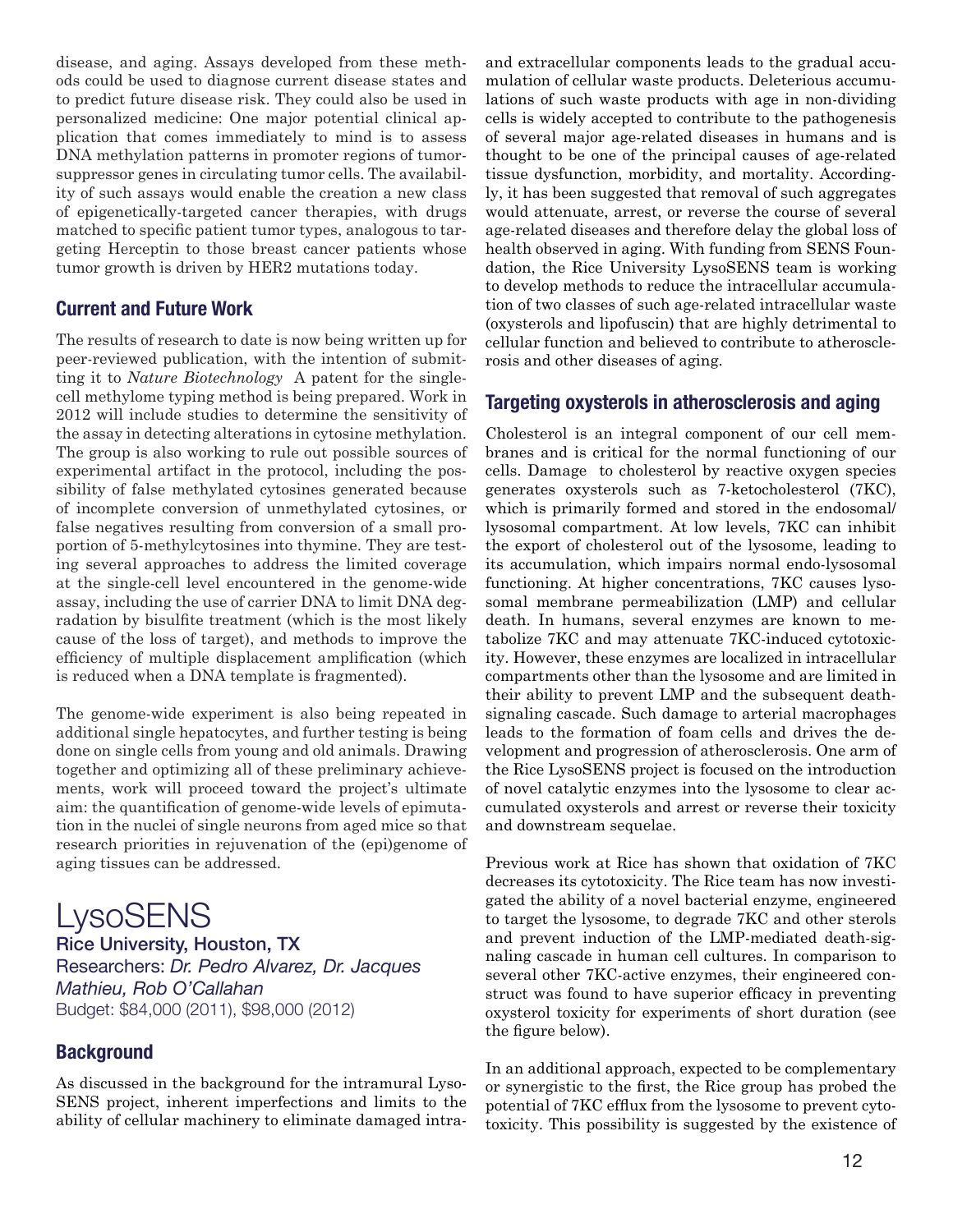several enzymes present in other areas of the cell that are known to transform 7KC. Accordingly, a small molecule was identified that significantly increases cell viability in cultures exposed to high concentrations of 7KC, and its mode of action appears to be the facilitation of lysosomal sterol efflux. This molecule is also believed to increase exocytosis, enabling sterol expulsion into the extracellular space.

#### **Targeting lipofuscin**

Lipofuscin is an intralysosomal, polymeric material composed of oxidized protein and lipid that resists degradation and exocytosis. It accumulates at a linear rate with age in the lysosomes of non-dividing cells, ultimately coming to occupy a large percentage of the cell volume, and appears to hinder the recycling of damaged cellular components. Although the full effects of lipofuscin are still being characterized, there is considerable evidence that it may play a causative role in age-related cellular dysfunction, as posited by the free radical and mitochondriallysosomal axis theories of aging.

The Rice team has developed three foundational tools necessary to facilitate high-throughput testing of treatments intended to reduce or eliminate lipofuscin from aging cells: methods of generating artificial lipofuscin *in vitro*; a reproducible means of quantifying lipofuscin using flow cytometry; and a model for experimentation on the effects of lipofuscin and lipofuscin-attenuating therapies



*Cytotoxicity analysis of transfected human fibroblasts.* Normalized changes in absorbance (450 nm) of XTT due to reduction coupled to mitochondrial dehydrogenase that corresponds to differences in cell viability. A greater absorbance indicates more viable cells are present. Cells were transfected and exposed to varying concentrations of 7KC for 24 hours prior to the XTT assay. Significant differences existed amongst treatments up to 50 µM 7KC, with transfection by our lysosomally-targeted enzyme (Lysosomal ChOx) being the most cytoprotective. LAMP1 overexpression also moderately increased resistance to 7KC at 37.5 µM. However, the lysosomally-targeted DS1 ChOx was significantly more protective than all other treatments at 25, 37.5, and 50 µM 7KC. Asterisks (\*) denote statistical significance  $(p \le 0.05)$ .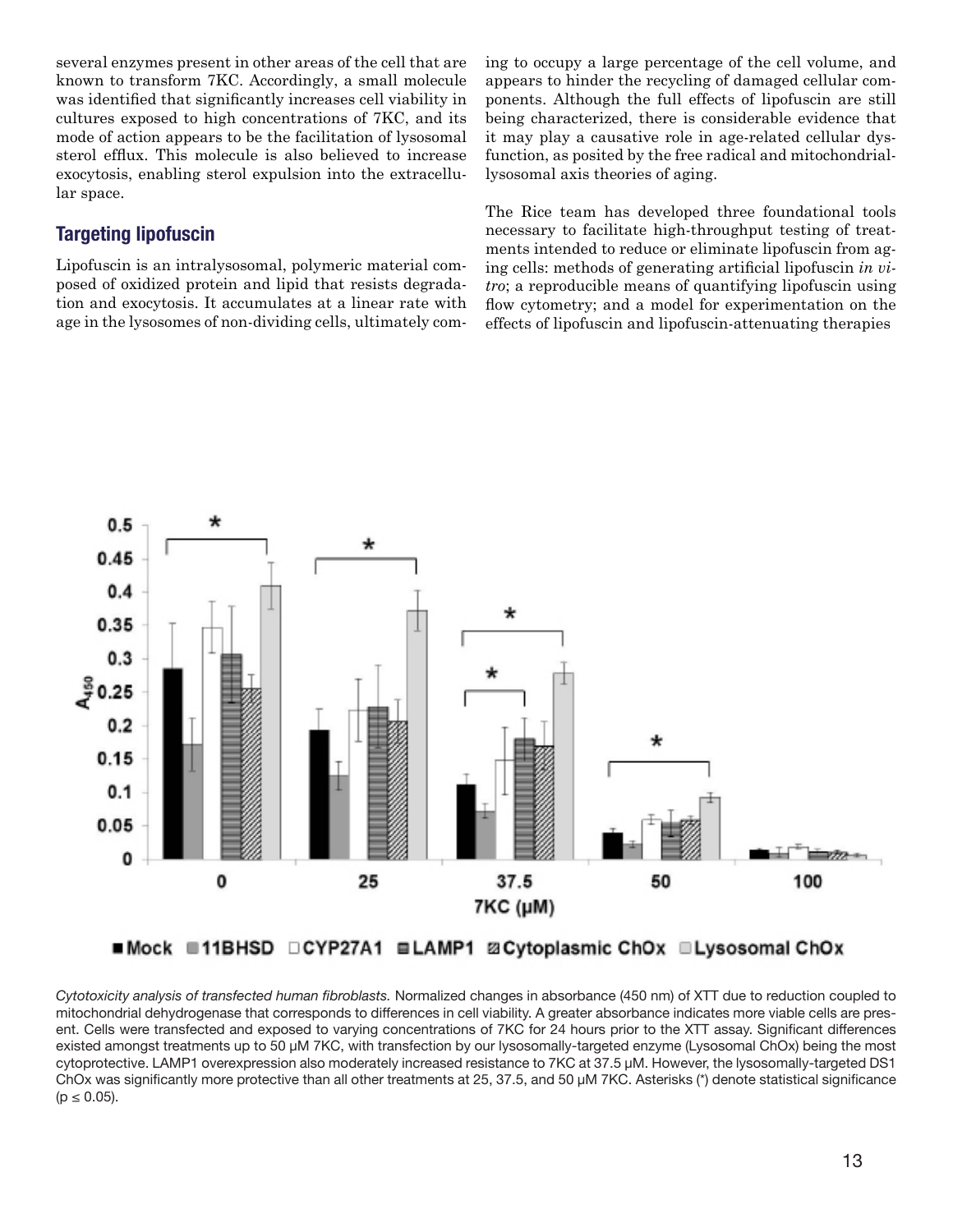in non-dividing cells. Many cell-based assays involve the use of dividing cells. These are relatively easy to culture and readily take up transfected DNA. But since lipofuscin, like other age-related intracellular aggregates, accumulates precisely in non-dividing cells such as cardiomyocytes and brain neurons, the Rice team worked to develop a suitable model using cells that do not divide. Moreover, in order to monitor lipofuscin degradation by candidate therapeutic enzymes, they needed to establish methods of introducing exogenous genes encoding those enzymes into non-dividing cells.

To this end, the Rice team constructed two vectors: one for use in a viral transduction system, and the other for use in an mRNA transfection strategy. The viral system uses recombinant adeno-associated virus to deliver DNA to the host cell nucleus. The vector may exist episomally or integrate into the host cell chromosome. The mRNA system uses *in vitro*-generated mRNA to transfect cells directly. The advantage of this system is that the mRNA does not need to enter the nucleus and, as a consequence, is efficiently expressed. Furthermore, the use of mRNA prevents host cell integration and consequent insertional mutagenesis and is therefore considered a safer alternative to gene therapy.

#### **Relevance**

We anticipate that the ability to control the intracellular accumulation of either oxysterols or lipofuscin will have far-reaching effects for the prevention of age-related disease and will help determine the potential of these methods for extending youthful human life span. Research into the comparative biology of aging has shown that low lipofuscin loads are associated with "negligible senescence," a state in which an organism experiences no functional decline with increasing age. Additionally, recent investigations into oxysterols have strengthened the view that they may be causative factors in age-related disease, rather than simple biomarkers of oxidative stress. The tools under development at Rice to clear the lysosome of its burden of oxysterols and lipofuscin will therefore serve not only to test the major theories of aging but also these tools may be candidate therapeutics to rejuvenate lysosomal function and correct the age-related conditions that are driven by these loads.

#### **Current and Future Work**

The Rice group has recently submitted a manuscript reporting the results of their recent work on oxysterols for journal publication, and it is now undergoing peer review. They are now moving on to research aimed at determining the most effective means of reducing oxysterol toxicity. One aspect of this work is the development of cell-based models for atherosclerosis in which they will assay the effect of interventions that clear oxysterols from the lysosome and/or cell. Amongst the approaches to lysosomal clearance under pursuit is the redesign of their engineered enzyme using different methods of lysosomal targeting and methods to reduce secondary oxysterol toxicity.

Additionally, the team at Rice is currently constructing a set of vectors encoding endogenous sterol transport proteins, with the goal of facilitating lysosomal oxysterol efflux. Moreover, since one effect of elevated 7KC levels is inhibition of some lysosomal enzymes, they will also pursue the engineering of variants of these enzymes that retain activity despite the presence of 7KC. They will also mine further candidates from their previous work, which led to the isolation of several strains of bacteria that readily degrade 7KC. Although they have identified the degradation pathway in one strain, there are many more potential sources of novel enzymes to investigate. Since most of the bacterial strains have not had their genomes sequenced, the researchers at Rice have been developing protocols to create functional expression libraries from bacteria that can be directly screened for their ability to degrade 7KC or any other compound of interest, such as lipofuscin.

Having established methods for producing lipofuscin, quantitating its level, maintaining a suitable model for assessing its effects (and those of lipofuscin-targeting therapies) in non-dividing cells, and transfecting such cells with novel genes, the Rice team is moving to transfect such cells with genes encoding proteins with therapeutic potential for degrading lipofuscin or otherwise reducing its deleterious effects. They are currently generating constructs using each of their vectors to deliver transcription factor EB (TFEB – the master gene for lysosomal biogenesis) into lipofuscin-laden non-dividing cells. This will allow them to determine whether up-regulation of the many genes controlled by TFEB can reduce lipofuscin accumulation in their cellular model. In the process, they will probe whether any reduction in lipofuscin levels is due to its degradation or its exocytosis.

Future avenues of research include the intralysosomal expression of exogenous enzymes, screening of small molecule libraries for potential LysoSENS therapeutics, and the screening of gene expression libraries for the ability of specific gene products to prevent or reverse lipofuscin accumulation in susceptible cell types. Any or all of these multiple approaches could be tested in combination to evaluate the benefits of engaging multiple mechanisms of aggregate clearance. Successful candidates in these initial screens would be tested for acting via deceleration, arresting, or reversing the intracellular waste-driven dysfunction of such cells and the diseases of aging with which they are associated.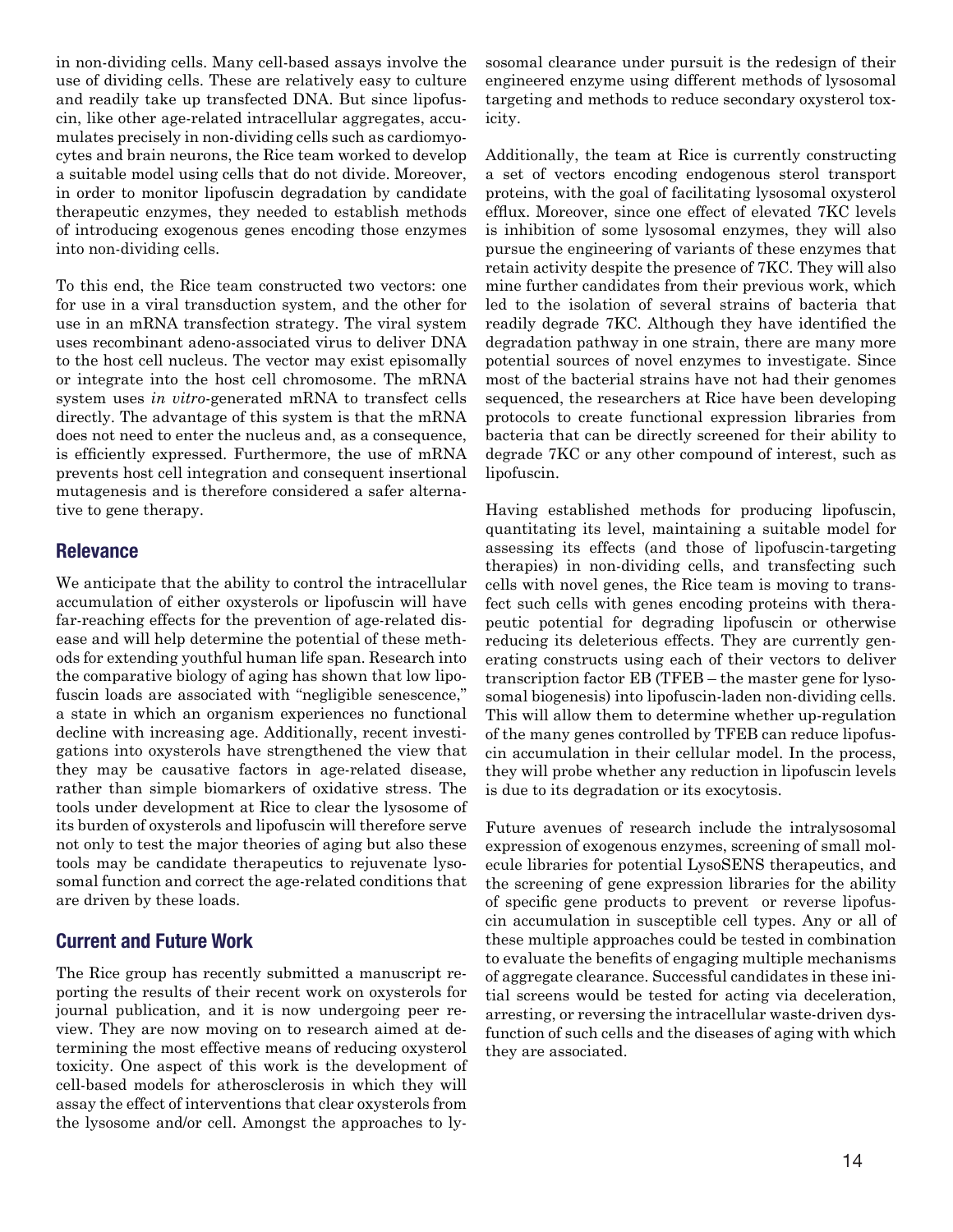#### ApoptoSENS Buck Institute for Research on Aging, Novato, CA

Researchers: *Dr. Judith Campisi, Kevin Perrott* Budget: \$60,000 (2011), \$60,000 (2012)

#### **Background**

Acute inflammation, which occurs in the early stages of injury and resolves shortly after the event that causes it, is an essential feature of the wound healing response. But chronic inflammation – inflammation which does not resolve following an insult – plays a role in the establishment and pathogenesis of numerous age-related diseases, such as atherosclerosis, cancer, and chronic obstructive pulmonary disease. The origins of chronic inflammation are not well understood, but recent studies have indicated that the process of cellular senescence may be involved. Cellular senescence is an irreversible growth-arrested, apoptosis-resistant state, which cells adopt in response to various stressors, such as telomere shortening, DNA damage induced by exposure to radiation, or the loss of tissue integrity involved in trauma and wounding. Although senescent cells do not divide, they are metabolically active, and typically secrete numerous molecules into the extracellular milieu that affect the structure of the surrounding tissue and the function of neighboring cells.

Many cell types have been found to undergo senescence, but fibroblasts have been under investigation for some time and are arguably the best understood model with respect to the senescent phenotype. It has been shown that senescent fibroblasts adopt a pro-inflammatory state, called the "Senescence-Associated Secretory Phenotype" (SASP), in which they secrete pro-inflammatory molecules such as Interleukin-6 (IL-6), chemokines, and matrix metalloproteinases. These aberrant signaling molecules have the potential to negatively impact the surrounding tissue, through degradation of the cellular environment, inappropriate activation of the immune system, and the impairment of the function of resident populations of stem cells in the niche in which they reside. As a result of these effects, senescent cells have been implicated in establishing a permissive environment for age-related degenerative processes in the local tissue environment, such as invasion by metastatic cancer, degeneration of lung tissue in emphysema, and the impairment of the wound healing process.

#### **Targeting the Senescence-Associated Secretory Phenotype**

Modulation of the SASP through pharmacologic or genetic means could thus affect the presentation of age-related pathology, potentially providing tools for the prevention and treatment of many age-related disease states, and to rejuvenate the function of tissues dysregulated by the aging process. With SENS Foundation funding, scientists at the Buck Institute for Research on Aging have been screening small molecules for their effects on fibroblasts rendered senescent by ionizing radiation *in vitro*, with the aim of testing the effects of promising candidates on tissue pathology *in vivo*.

In a rudimentary screen of the 1400 FDA-approved drugs in the Prestwick Library, the Buck Institute researchers found no compound that exhibited selective toxicity to senescent cells while leaving normal cells unharmed. However, many of these compounds did reduce the senescent cells' secretion of the pro-inflammatory cytokine IL-6 – a representative constituent of the SASP – while maintaining cell viability.

Since it is generally accepted that it is the aberrant secretory profile of senescent cells, rather than the cells themselves, that contributes to age-related disease and tissue dysfunction, the Buck scientists pursued the alternative strategy of suppressing the SASP as a direct therapeutic modality. Candidates that had exhibited the ability to reduce IL-6 secretion while leaving cells unharmed were therefore prioritized based on prior knowledge of their chemical and pharmacological profiles, including potential mechanisms of action, winnowing the list to 25 of the most promising candidates, which were advanced for additional testing.

#### **Currrent and Future Work**

In May 2011, the Buck Institute researchers selected the flavonoid apigenin as the most promising of these 25 compounds and initiated studies to determine mechanism(s) of its action that could be therapeutically exploited in reduction of the proinflammatory SASP. A literature search reveals that the molecule is well-known to have anti-inflammatory effects in the context of infection, but its effects on inflammatory cytokine production in senescent cells are novel to their investigation. One possible mechanism – mediated through a well-known receptor involved in many cancers – was examined, but found to be unlikely to be involved in the cell type used in the Campisi Lab. One current avenue of inquiry is probing a possible effect through activation of this receptor through a non-canonical pathway.

An additional line of investigation was opened by a serendipitous twist. While discussing the effects of apigenin on the secretory phenotype of senescent cells with a colleague, it was noted that other flavanoids had previously been found to prevent protein aggregation in the roundworm C. elegans. These compounds were then tested for their ability to reduce IL-6 expression in irradiated fibroblasts; the results were positive, and have recently been reproducibly confirmed. This is potentially an exciting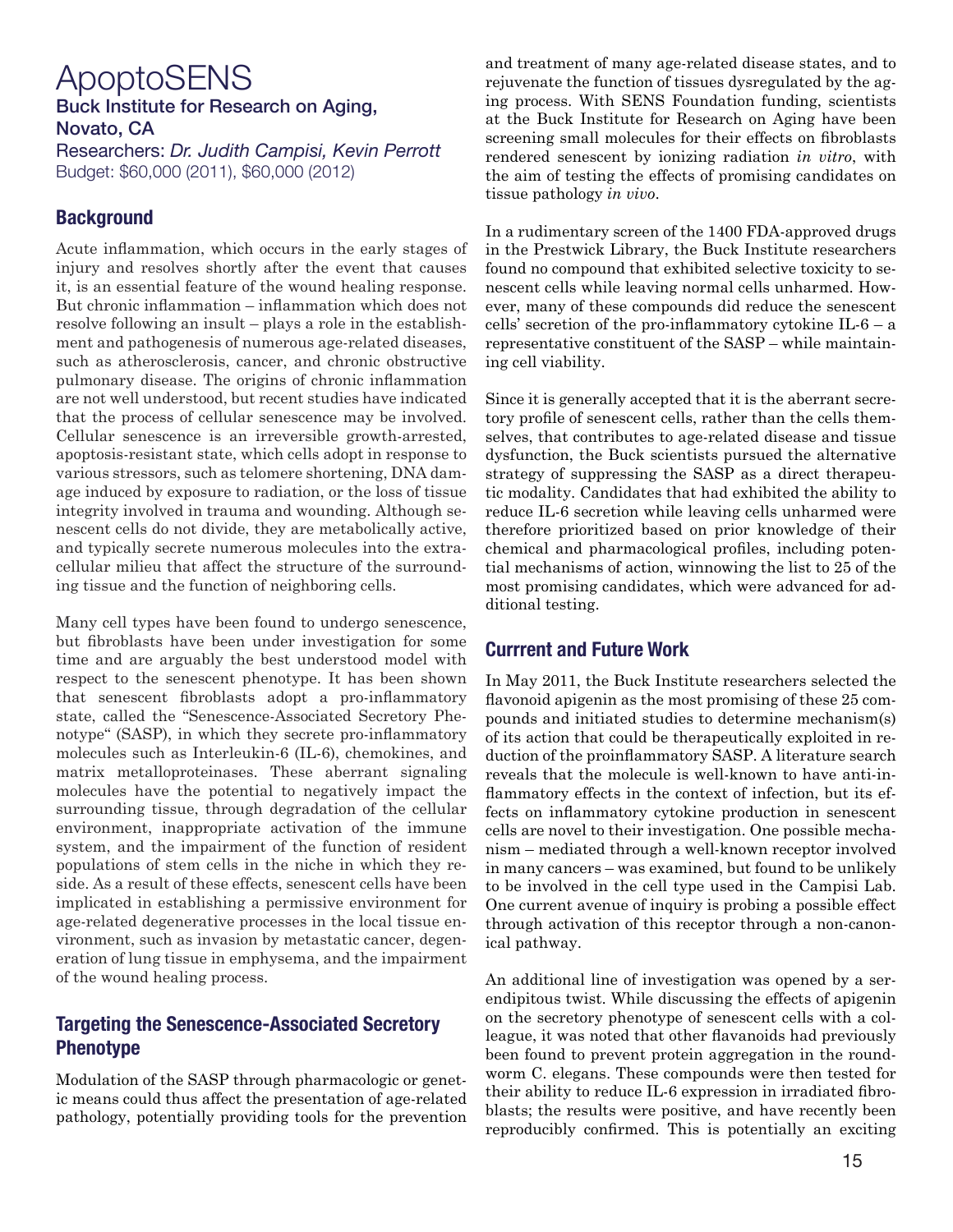area of investigation as protein aggregation may play a pivotal role in senescence and in many degenerative conditions of aging.

In 2012, the Buck Institute ApoptoSENS project will continue to probe the mechanism of action of apigenin and related compounds on the SASP, focusing on the current pathway with the possible involvement of protein aggregation. Negotiations are in place to obtain access to several other libraries for screening for additional candidate compounds, including any that might selectively induce apoptosis in senescent cells directly.

Compounds that emerge out of ongoing work on all of these fronts could subsequently be followed up *in vivo*, exploiting a mouse model under characterization in the Campisi Lab that provides the ability to look at the accumulation of senescent cells directly through luminescence. Promising compounds could be administered to these mice to probe the role senescent cells play in pathology and to test their therapeutic impact on the onset and occurrence of age-related disease and dysfunction.

### **GlycoSENS**

#### Cambridge University, Cambridge, UK & Yale University, New Haven, CT

Project Director: *Dr. William Bains (Cambridge)* Researchers: *Dr. Chris Lowe, Dr. Rhian Grainger (Cambridge), Dr. David Spiegel, Dr. Cristian Draghici (Yale)* Budget: \$134,000 (2011), \$322,000 (2012)

#### **Background**

Elasticity is essential to the function of many tissues, including the walls of our major arteries and the lens of the eye. The stiffening of these tissues with age leads to impairment of their function, resulting (amongst other conditions) in increasing hypertension and risk of renal failure with age. The increase in systolic blood pressure driven by loss of large artery elasticity is one of the major reasons for the increased risk of stroke and the development of dementia in older people.

The stiffening of our tissues with aging is caused in substantial part by the accumulation of chemical crosslinks between proteins of the extracellular matrix (ECM), the network of proteins between cells that gives our tissues their structure. In youthful tissues, ECM proteins are structured in a regular lattice, but subsequent crosslinks that accumulate during aging are located randomly, which causes the loss of elasticity. The creation of these crosslinks involves many chemical pathways and forms many differently-shaped structures, which are collectively called advanced glycation endproducts (AGE). Of these, it has been established that one specific AGE structure, called glucosepane, is the most abundant in aged human tissue.

A method or compound that would unlink glucosepane crosslinks from aging tissues would therefore be of great therapeutic value in the prevention and reversal of agerelated tissue degeneration; yet it is not being energetically pursued in any academic institution or biotech lab, which elevates its priority for SENS Foundation research in critical-path analysis. We have therefore established and funded a GlycoSENS collaboration between researchers at Cambridge and Yale Universities, whose aim is to discover and test such a glucosepane "AGE-breaker" therapeutic.

#### **Current and Future Work**

This is a newly-launched project. In the latter part of 2011, SENS Foundation secured laboratory space at Cambridge University for our new extramural Center of Excellence and has recruited a post-doctoral candidate to carry out GlycoSENS research. The initial goal of this project is to develop reagents that can detect glucosepane-linked proteins rapidly and specifically as an enabling technology for the development and testing of potential glucosepanebreaking drugs. This work will be carried out as a collaboration between the Cambridge Center of Excellence and Yale University, which has special expertise in making AGEs. In addition to use in SENS Foundation-funded research, the labeling reagents that emerge from the first phase of this work will made available to other scientists, to accelerate research into the role of AGEs in disease and aging. Yale will then move on to developing agents which may be able to cleave glucosepane, which can then be tested *in vitro* and *in vivo* at the Cambridge center.

#### AmyloSENS University of Texas, Houston, TX & Harvard University (Brigham & Women's Hospital), Boston, MA Researchers: *Dr. Sudhir Paul, Dr. Yasuhiro Nishiyama, Dr. Stephanie Planque (UT)*

*Dr. Brian O'Nuallain (Harvard)*

#### Budget: \$90,000 (2011), \$90,000 (2012)

#### **Background**

As part of the degenerative aging process, proteins that normally remain dissolved in bodily fluids become damaged and adopt an abnormally clumped form called amyloid. The amyloid clumps are toxic and hard for the body to break down. The accumulation of toxic amyloid deposits in various organs with age disrupts their homeostatic processes and anatomic structure. There is a strong con-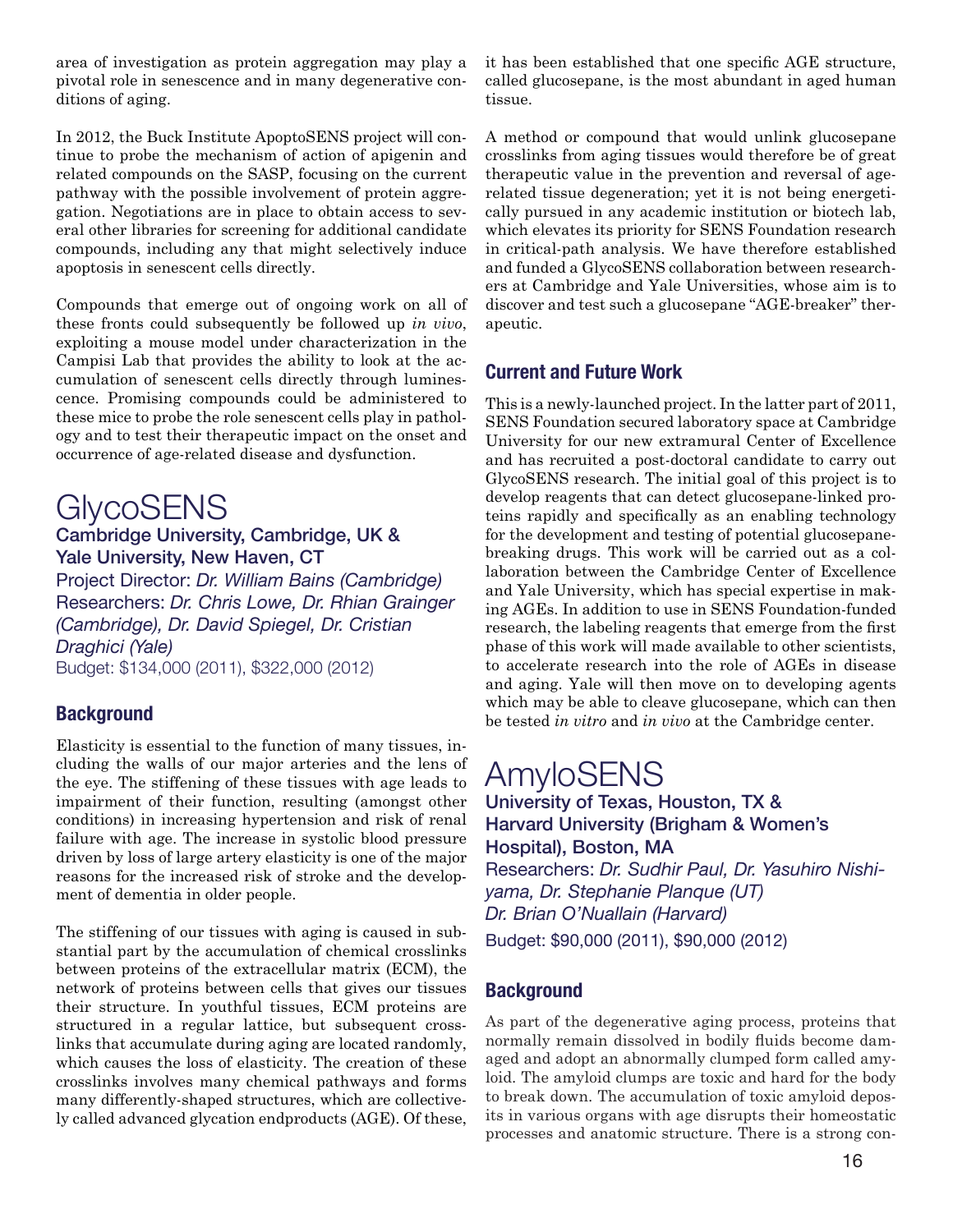sensus that several specific amyloids are key contributors to major age-related diseases, and they also appear to contribute to a wider range of age-related pathology and ill health. Examples include the β-amyloid peptide (associated with neurodegeneration in Alzheimer's disease) and atrial natriuretic peptide (associated with congestive heart failure).

Another form of amyloid-driven disease is caused by the blood protein transthyretin (TTR), which normally functions as a transporter of the hormone thyroxine and of the vitamin retinol. In patients with senile systemic amyloidosis (SSA), TTR aggregates, forming amyloid fibrils that deposit in the heart and other organs. Certain symptoms of TTR amyloid deposition can first become evident at younger ages (for example, TTR amyloid in joints, which is associated with carpal tunnel syndrome), but the insidious effects of these malformed protein deposits remain mostly silent until after middle age. SSA begins to significantly affect the hearts of persons over the age of 50, and reaches levels sufficient to impair heart function in an estimated 20-25% of individuals over the age of 80 years, and apparently becomes a major contributory factor in the deaths of our elite aging population of "supercentenarians" (persons who achieve 110 years or more of life; personal communication from Stan Primmer, Supercentenarian Research Foundation). Additionally, certain mutant TTR forms display increased aggregation rates, and patients carrying these mutations can develop earlyonset familial amyloidosis prior to age 50.

In 2011, SENS Foundation established and provided the funding for a collaboration between researchers at the University of Texas (UT) and Harvard University, the goal of which is the generation of novel antibody diagnostics and therapies for SSA. The immediate objectives are to generate diagnostic antibodies that bind to pathogenic TTR and to develop novel catalytic antibodies that can destroy TTR amyloid.

#### **Antibodies for Diagnosing SSA**

The standard diagnostic technique for diseases of TTR amyloid is biopsy of the affected tissue, dye staining of amyloid deposits, and protein sequencing to determine the protein that has formed the amyloid deposits. These procedures are invasive, expensive, and error-prone: patients with SSA can be misdiagnosed, and early diagnosis is difficult. There is an urgent need to develop a simple diagnostic test that is less invasive, relatively cheap, and capable of specifically detecting pathogenic TTR. We believe that antibodies have unique potential for diagnosis of SSA.

Antibodies that are specific for their target can be developed readily, and various technologies enabling the use of antibodies for sensitive diagnosis of various diseases have been developed. In preparation for generating anti-TTR antibodies with potential for diagnosing SSA, Dr. O'Nuallain and coworkers have optimized various laboratory methods to generating fibrils and chemically cross-linked TTR species expressing epitopes that can be recognized by antibodies. The Harvard component is to generate antibodies that recognize the unique epitope present in fibrillar TTR and the misfolded soluble form of TTR, without cross-reacting with the normal, soluble tetrameric form of TTR found physiologically in blood. They will employ various forms of TTR immunogen to stimulate the formation of antibodies against pathogenic TTR. They have also developed procedures for detecting and isolating such antibodies for later production and use.

#### **Antibodies for Treating SSA**

In his lab at the University of Texas, Dr. Paul has discovered that older humans produce novel enzyme-like antibodies that catalyze the cleavage of the Alzheimer's disease-associated β-amyloid peptide, disaggregating their fibrillar structures and blocking the neurotoxic effects of the soluble β-amyloid oligomer species. Catalytic antibodies combine the binding specificity of traditional antibodies with the ability to fragment their protein targets. Thus, a single catalytic antibody can be used again and again to destroy thousands of target molecules. In comparison, traditional antibodies can only bind to and inactivate one target molecule each. Moreover, traditional antigen-antibody complexes are long-lived, and can induce undesirable inflammatory effects and vascular damage, whereas catalytic antibodies cleave their targets and release the breakdown products without forming stable immune complexes. For these reasons, these catalytic autoantibodies appear to be a beneficial immune response that slows the onset of Alzheimer's dementia. Dr. Paul is working to develop these antibodies as a therapy for Alzheimer's disease.

The UT/Harvard team and SENS Foundation believe that the body may similarly develop beneficial catalytic autoimmunity against other amyloidogenic proteins, including TTR. The immune system is tolerant to physiologically folded self-proteins, but the "foreign" amyloid-specific epitopes can induce an adaptive antibody response. Promiscuous catalysis is an innate function expressed by antibodies prior to their specialization for recognition of individual antigens, and adaptive improvement of the antibody's catalytic function is expected to be favored by amyloid carbonylation reactions that are characteristic of the aging process: protein carbonylation can generate electrophilic antigenic epitopes that may induce adaptive strengthening of the nucleophilic sites responsible for catalysis.

Initial immunochemical studies performed at UT support the existence of native autoantibody catalysis of fibrillar TTR. The UT researchers biotinylated TTR at low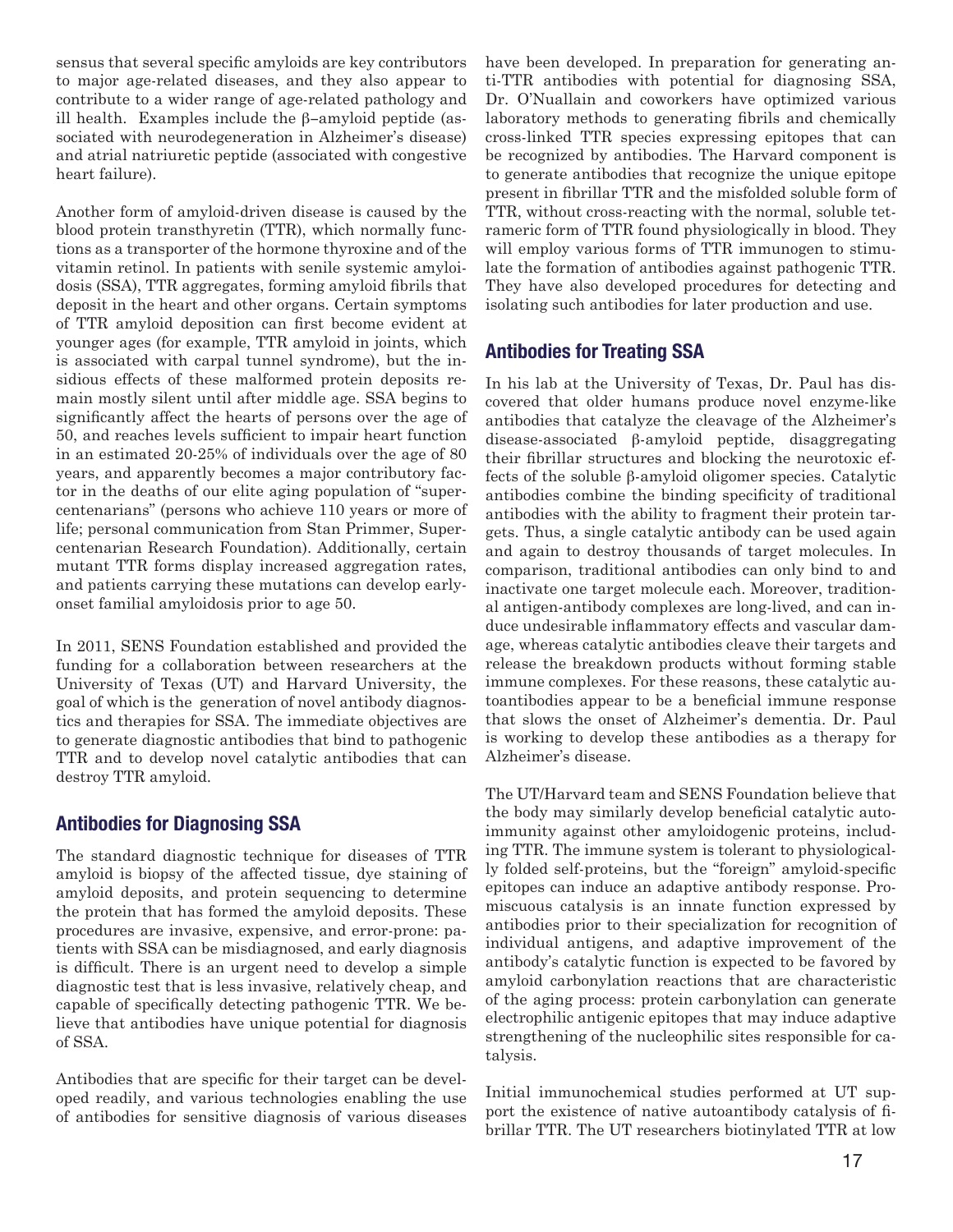density and permitted it to form aggregates as measured by the Thioflavin T and turbidity assays. An electrophoresis method was developed to measure the cleavage of biotinylated fibrillar TTR (F-TTR) and soluble tetrameric TTR. Screening of panels of human monoclonal antibodies identified several IgM-class antibodies and an IgA-class antibody, each with the ability to cleave F-TTR. Remarkably, F-TTR was susceptible to the catalytic antibodies despite its comparative resistance to digestion by the powerful proteolytic enzymes trypsin and endopeptidase Asp-N. The frequency and magnitude of the observed catalytic activities suggest that clearance of F-TTR may be a physiological function of catalytic antibodies.

Promisingly, extensive fragmentation of F-TTR into small peptides was evident, reducing the likelihood that the F-TTR reaction products might themselves be amyloidogenic. Moreover, the antibodies are selective to F-TTR, leaving physiologic TTR intact; this suggests that the antibodies are specific for one or more epitope generated upon formation of the amyloid fibrils. Catalytic antibodies targeting β-amyloid did not cleave F-TTR, implying that the F-TTR and β-amyloid peptide epitopes recognized by the catalysts are structurally distinct. IgM from aged humans cleaved F-TTR at rates superior to IgM from younger humans, suggesting an age-induced adaptive improvement of the catalytic function, consistent with the theoretical expectations outlined above.

#### **Current and Future Work**

The researchers are currently immunizing mice with TTR fibrils and cross-linked TTR, to generate novel hybridomas (fused murine B- and myeloma cells) that secrete antibodies capable of specifically targeting the pathogenic forms of TTR. The suitability of various antibodies as candidate diagnostic reagents will be determined using their standard *in vitro* binding assays and tests of antibody reactivity with TTR amyloid derived from SSA patients. Monoclonal antibodies will also be tested for their therapeutic potential by measuring their ability to catalyze the breakdown of TTR fibrils. Supplementing native anti-amyloid immunity with therapeutic infusions of exogenous monoclonal TTR-targeting catalytic antibody may be a route to prevent and reverse this insidious disease. Dr. Paul's arm of this SENS Foundation project is developing candidate therapy-grade catalytic antibodies to F-TTR using hybridoma and recombinant antibody library technologies.

The project developmental plans are based on the same experimental algorithms that previously permitted them to identify lead catalytic antibody fragments specific for amyloid β peptide. They will select human antibodies with superior catalytic turnover and specificity for F-TTR. Certain technological innovations favoring isolation of therapy-grade catalysts will be exploited, including the use of antibody constant domain scaffolds that support

expression of efficient catalysis and possess a sufficiently long half-life in the body. An electrophilic TTR containing phosphonate groups at Lys side chains has been synthesized to help identify antibodies with the greatest catalytic activity. In addition to wild type F-TTR, cleavage of certain mutant forms of F-TTR responsible for hereditary amyloidosis will also be tested to assess the target patient populations suitable for catalytic antibody therapy.

### ApoptoSENS

Arizona Center on Aging, University of Arizona, Tucson, AZ Researchers: *Dr. Janko Nikolich-Zugich, Dr. Megan Smithey* Budget: \$45,000 (2011) \$35,000 (2012)

#### **Background**

As part of the degenerative aging process, the immune system becomes progressively impaired with age, leading to reduced responsiveness to vaccination, higher risk of infection, and greater morbidity and mortality from such infections with age. One contributor to this "immunosenescence" is thought to be the accumulation of anergic T-cell clones that are no longer capable of clearing their original target pathogen, and whose population expansions may "crowd out" T-cells specific to other pathogens and impede the maturation of naïve T-cells. This project seeks to test whether removal of accumulated age- and virus-related T-cell clonal expansions and/or rebalancing the T-cell repertoire by introducing more naïve cells that can target other pathogens can restore the youthful functionality of the T-cell compartment in aged organisms and improve the immune defense against new infection.

To that end, a series of longitudinal experiments was designed in the laboratory of prominent immunosenescence researcher Dr. Janko Nikolich-Zugich, Co-Director of the Arizona Center on Aging at the University of Arizona. These studies were conducted using two mouse models of persistent viral infection known to result in the development of virus-specific CD8+ (killer) T-cell expansions (TCE): infection with either HSV-1 or murine cytomegalovirus (MCMV). Both of these infections lead to the lifelong accumulation of CD8 T cells that target these pathogens specifically, resulting in a CD8 population largely dominated by these antiviral cells at the expense of naïve T-cells or alternative target pathogen antigens. Evidence from Dr. Nikolich-Zugich's laboratory suggests that such TCEs have the potential to impair protective immunity upon challenge with a new pathogen. SENS Foundationfunded research aims to test several ways to remove and/ or neutralize these expansions, to see whether the old immune system can thereby be rebalanced and rejuvenated to preserve robust immune defense.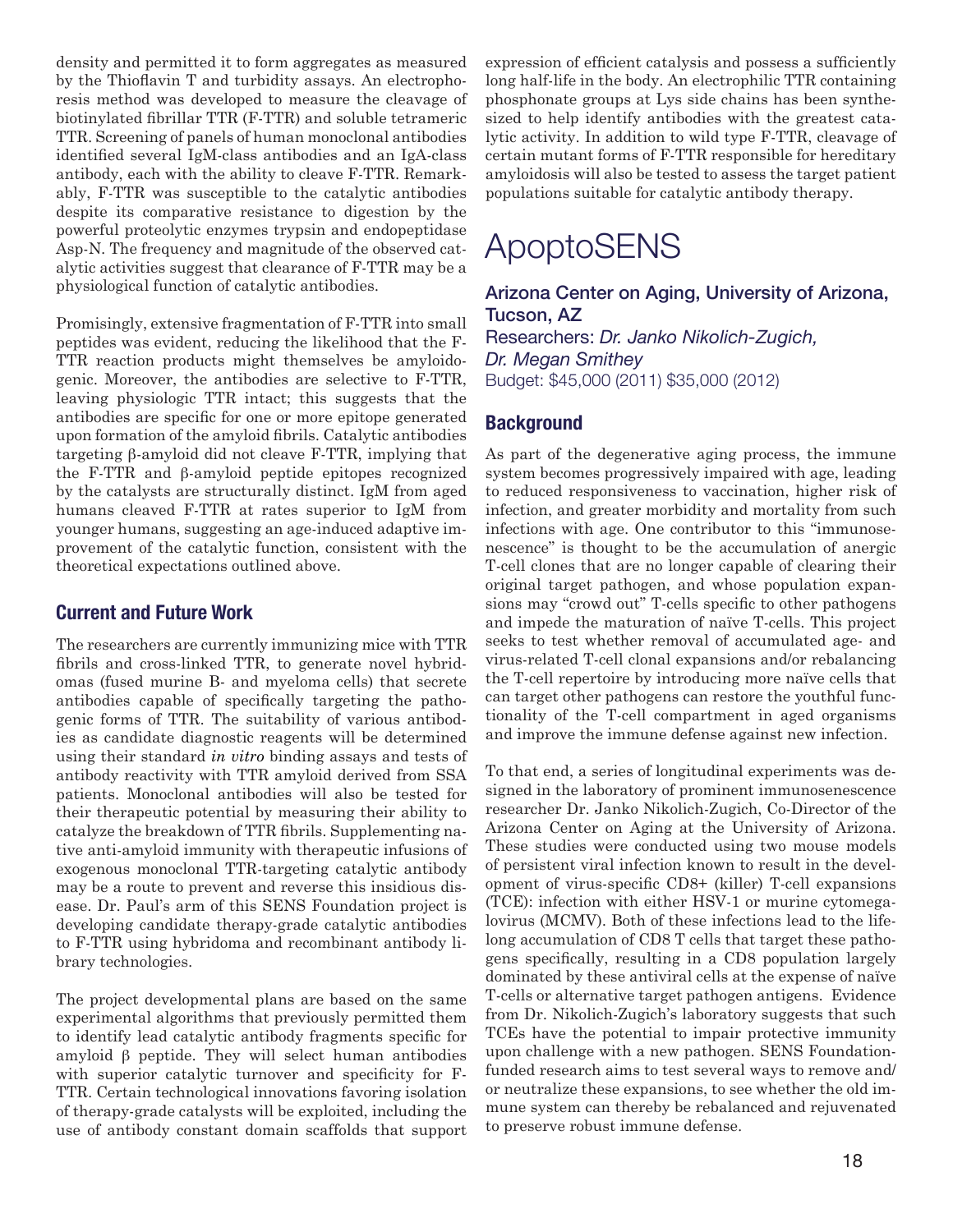In the first round of studies testing this "rebalancing" concept, Dr. Nikolich-Zugich's lab evaluated several interventions for their ability to establish a more "youthful" immunological profile in aging mice, and protect against novel infection: (a) partial depletion of the aged, effete CD8+ T-cells, to test the degree to which removal of their repressive effects alone might allow the expansion of alternative T-cell populations and improve host defense against new infection; (b) administration of Kepivance® / palifermin (KGF) – a modified version of a human growth factor that is known to expand the thymus in various conditions of immunological impairment, and is licensed by FDA as a treatment for some blood cancers, to improve the host's ability to produce new T-cells; or (c) adoptive transfer of naïve T-cells from young animals.

Each of these interventions demonstrated some modest ability to restore a more balanced CD8+ cytokine profile, and KGF treatment of old mice significantly improved thymic cellularity overall, including increasing the frequencies of both CD4+ and CD8+ T-cells to the approximate level seen in untreated adult mice. However, the effects on host defense against novel Listeria monocytogenes infection were limited to nonexistent. Studies launched later in 2011 were designed to re-evaluate these interventions using improved protocols. Animals were again infected with HSV-1 or MCMV to generate anergic TCE, and given one of several interventions (see the table below). Group A began continuous treatment with the antiviral drug Famvir in their drinking water in order to test the ability of antivirals to prevent infection-associated TCEs in the first place. Animals will be challenged at 20 months of age.

| Group          | <b>Infection</b> |
|----------------|------------------|
| $(n=20)$<br>Α  | HSV-1            |
| $(n=20)$<br>В  | HSV-1            |
| C<br>$(n=20)$  | <b>MCMV</b>      |
| $(n=20)$<br>D  | <b>MCMV</b>      |
| $(n=20)$<br>E. | <b>MCMV</b>      |
| $(n=20)$<br>F  | <b>MCMV</b>      |
| G<br>$(n=20)$  | <b>MCMV</b>      |
| $(n=20)$<br>н  | None             |

In the new protocol, KGF treatment was initiated earlier than in the first round of testing, at 17 months of age, allowing 10 weeks for the thymus to regenerate prior to pathogen challenge. The dose of young-derived transferred T-cells was increased, and two arms testing the effects of combination therapy with CD8+ T-cell depletion with adoptive transfer of young CD8+ T-cells were added; one group will be challenged with the pathogen soon (one week) after transfer, to test for immediate effects of rebalancing, while the other will be tested later (two months) to evaluate its persistence. The challenge pathogen against which these interventions will be tested was switched to murine West Nile Virus instead of Listeria. West Nile Virus constitutes a superior model for testing therapies intended to remediate age-related defects in adaptive immunity, as host adaptive immune response to this pathogen has been shown to decline with age in mice, while little such effect is manifest in Listeria.

#### **Relevance**

The decline in immunity with aging leads to substantial morbidity and mortality in aging persons. To cite one prominent example: Influenza, and influenza-associated pneumonia, is the eighth leading cause of death in the United States, and nearly 90% of these deaths occur in persons over the age of 65. Worldwide, the World Health Organization estimates that 250,000 to 500,000 deaths each year are attributable to seasonal influenza.

These numbers actually underestimate the toll wrought by influenza, because infection in the biologically aged also leads to increased risk of death from cardiopulmonary and other chronic diseases, which influenza infection exacerbates. Researchers believe that influenza is the probable cause of most of the excess mortality that occurs during the winter in the elderly not only from pneumonia, but from cardiovascular disease, stroke, and diabetes. Influenza is also responsible for approximately 200,000 hospitalizations annually, during which elderly subjects can lose up to half of their lower limb strength, and when combined with cardiovascular complications, these incidents are placed among the top six causes of "catastrophic disability" in older adults. And perversely, the age-related decline in immunity means that the most effective bulwark against infection is greatly diminished in effectiveness compared to younger adults: influenza vaccines provide, on average, 59% protection from infection in persons aged 18 to 65, while estimates using more generous criteria for effectiveness place the effectiveness of vaccines in older adults at just 35%. Rejuvenation biotechnologies to restore the robust immunity of youth can thus be expected to significantly improve the quality and quantity of life in the seventh decade and beyond.

#### **Future Work**

In this new round of testing, animals will be challenged at 20 months of age, following at least 14 months of aging- and infection-associated TCE accumulation. This will occur in approximately March 2012. Depending on the results, different interventions may be advanced for further testing. Additionally, we will also be exploring more aggressive approaches to the decline in naïve T-cell production and the accumulation of anergic T-cells that have emerged from previous SENS Foundation research and from independent work.